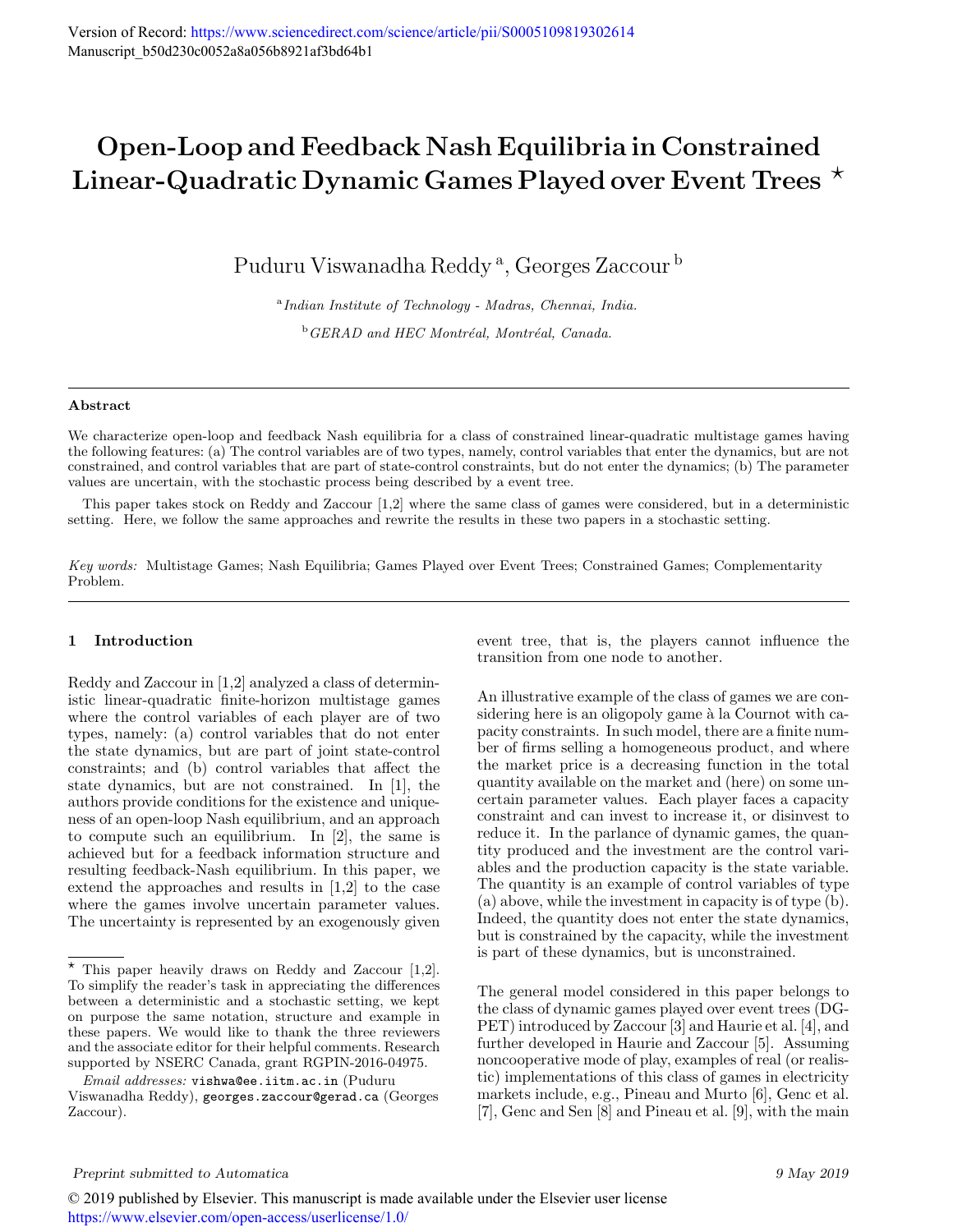objective of determining the equilibrium investments in different generation technologies in competitive electricity industries. Long-term cooperative agreements and their sustainability in DGPET were recently considered in a series of papers; see, e.g., Reddy et al. [10], Parilina and Zaccour [11,12,13]. For a comprehensive introduction to the class of DGPET, see Haurie et al. [14], and for a survey/tutorial on its applications in cooperative games, see [15].

The rest of the paper is organized as follows: In Section 2, we introduce the multistage stochastic game model. In Sections 3 and 4, we deal with S-adapted open-loop Nash equilibria, and S-adapted feedback Nash equilibria, respectively. In Section 5, we discuss the computation of an S-adapted Nash equilibrium. In Section 6, we provide a simple numerical illustration and we briefly conclude in Section 7.

# 1.1 Notations

We shall use the following notation.  $M'$  denotes the transpose of a matrix M.  $\Pi_{i=1}^N A_i$  represents the Cartesian product of sets  $A_1, A_2, \cdots, A_N$  and  $\bigoplus_{i=1}^N M_i$  represents the block diagonal matrix obtained by taking the matrices  $M_1, M_2, \cdots, M_N$  as diagonal elements in this sequence.  $M \otimes N$  represents the Kronecker product of matrices  $M$  and  $N$ . The matrix with all entries as zeros is denoted by 0, and the identity matrix is represented by I. We call two vectors  $x, y \in \mathbb{R}^n$  complementary if  $x \geq 0, y \geq 0$  and  $x'y = 0$ , and  $0 \leq x \perp y \geq 0$  denotes this condition. Let D be a  $n \times n$  matrix and e be a  $n \times 1$ vector. Let *n* be partitioned as  $n = n_1 + n_2 + \cdots + n_K$ . We represent  $[D]_{ij}$  as the  $n_i \times n_j$  submatrix associated with indices  $n_i$  (row) and  $n_j$  (column), and  $[e]_i$  as the  $n_i \times 1$  subvector associated with indices  $n_i$ .  $col(e_i)_{i=1}^N$  $(\text{row}(e_i)_{i=1}^N)$  represents single vector or matrix obtained by stacking the vectors or matrices  $e_1, e_2, \dots, e_N$  vertically (horizontally). The linear-complementarity problem [17] is defined as finding an  $x \in \mathbb{R}^n$ , given  $M \in \mathbb{R}^{n \times n}$ and  $q \in \mathbb{R}^n$ , such satisfying the following conditions:  $Mx + q \ge 0, x \ge 0, x'(Mx + q) = 0.$  We denote this problem as  $LCP(M, q)$  and we denote its solutions as SOL(LCP).

#### 2 The multistage stochastic game model

In this section, we first introduce the ingredients of an event tree, and next the details pertaining to the class of multistage games we are dealing with.

#### 2.1 Modeling uncertainty with a scenario tree

Let  $\mathbb{T} = \{0, 1, \ldots, T\}$  be the set of periods and denote by  $\{\xi(t): t \in \mathbb{T} \setminus \{T\}\}\$  the exogenous stochastic process

represented by an event tree.<sup>1</sup> This tree has a root node  $n_0$  in period 0 and a finite set of nodes  $n_t$  in period  $t \in \mathbb{T}$ . Each node  $n_t \in \mathbf{n}_t$  represents a possible sample value of the history of the  $\xi(\cdot)$  process up to time t. Denote by  $n_t^-$  ∈ **n**<sub>t−1</sub> the unique predecessor of node  $n_t$  ∈ **n**<sub>t</sub>, and by  $\nu$  a successor of the node  $n_t$ . We denote by  $n_t^+ \subset \mathbf{n}_{t+1}$ the set of all possible direct successors of node  $n_t$ , and by  $n_t^{++}$  the set of all nodes of the event tree having  $n_t$ as the root node. Having reached the node  $n_t$  at time t,  $n_t^{++}$  represents the residual uncertainty in the form of a subtree emanating from node  $n_t$ . Consequently,  $n_0^{++}$ describes the entire event tree. We illustrate a branch of the event tree in Figure 1. A path from the root node  $n_0$ to a terminal node  $n<sub>T</sub>$  is called a *scenario*, with the probabilities of all scenarios summing up to 1. We denote by  $n_0 \rightarrow n_t$  the set of all the nodes encountered along the unique sample path starting from  $n_0$  to  $n_t$ . Let  $\pi_{n_t}$  be the probability of passing through node  $n_t$ , which corresponds to the sum of the probabilities of all scenarios that contain this node. In particular,  $\pi_{n_0} = 1$  and  $\pi_{n_T}$  is equal to the probability of the single scenario that terminates in the node  $n_T \in \mathbf{n}_T$ . We denote by  $\pi_{n_t}^{\nu} := \frac{\pi_{\nu}}{\pi_{n_t}}$ the transition probability from node  $n_t$  to a particular node  $\nu \in n_t^+$ , and by  $\pi_{n_t}^{n_t^+}$  the row vector of transition probabilities, that is,

$$
\pi_{n_t}^{n_t^+} = \left[ \pi_{n_t}^{\nu^1} \ \pi_{n_t}^{\nu^2} \ \cdots \ \pi_{n_t}^{\nu^{|n_t^+|}} \right],
$$

where  $\nu^1, \nu^2, \cdots, \nu^{|n_t^+|}$  are the successors of node  $n_t$ . We enumerate the set of nodes at time t as  $\mathbf{n}_t := \{n_t^1, n_t^2, \cdots, n_t^{|\mathbf{n}_t|}\}.$  Let  $z(\cdot)$  denotes the vector process (states and decisions) evolving on the scenario tree indexed by the nodes  $n_t$ , that is, at each node  $n_t \in n_0^{++}$ , we have  $z(n_t) \in \mathbb{R}^{n}$ . We denote by  $z_{\pi,n_t^{+}}$ the conditional sum  $z_{\pi,n_t^+} := \sum_{\nu \in n_t^+} \pi_{n_t}^{\nu} z_{\nu}$ .



Fig. 1. Evolution of uncertainty described by an event tree

<sup>1</sup> Modeling uncertainty with scenario trees is a common practice in stochastic programming literature [16].

<sup>&</sup>lt;sup>2</sup> We note that  $z_{n_t}$  takes values in a linear space.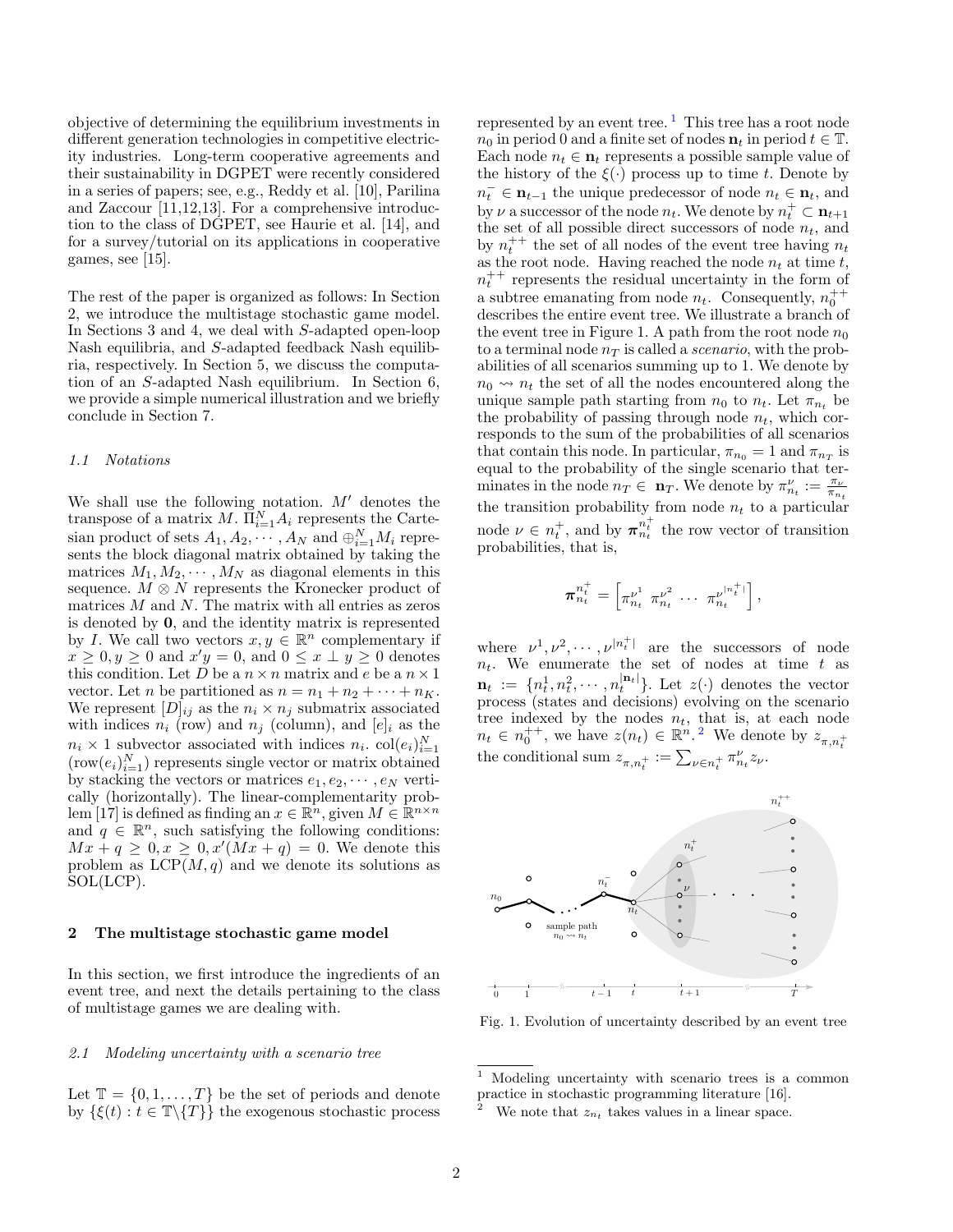# 2.2 Linear quadratic stochastic dynamic game with constraints

Denote by  $\mathbb{N} = \{1, 2, ..., N\}$  the set of players. Let  $x_{n_t} \in \mathbb{R}^n$ , where *n* is a given positive integer, be a state vector at node  $n_t$ . At each node  $n_t \in \mathbf{n}_t$ , player  $i \in \mathbb{N}$ chooses two types of controls/actions, that is: (i) variables that enter the dynamics of the system, but not the constraints, which we denote by  $u_{n_t}^i \in U_{n_t}^i \subset \mathbb{R}^{m_i}$ ; and (ii) variables that do not affect the dynamics, but constrain the decision making process, denoted by  $v_{n_t}^i$   $\in$  $V_{n_t}^i \subset \mathbb{R}^{s_i}$ . Here,  $U_{n_t}^i$  and  $V_{n_t}^i$  are the sets of admissible values for the two types of decision variables. The evolution of the state vector is described as follows:

$$
x_{n_t} = A_{n_t^-} x_{n_t^-} + \sum_{i \in \mathbb{N}} B_{n_t^-}^i u_{n_t^-}^i,
$$
  
\n
$$
n_t \in \mathbf{n}_t, \ t \in \mathbb{T} \setminus \{0\}, \ x_{n_0} = x_0,
$$
\n(1)

where  $A_{n_t} \in \mathbb{R}^{n \times n}$  and  $B_{n_t}^i \in \mathbb{R}^{n \times m_i}$ . According to the state equation (1), at each node  $n_t \in \mathbf{n}_t$ , the decisions of all players  $\{u_{n_t}^i, i \in \mathbb{N}\}\$  will determine, in association with the current state  $x_{n_t}$ , the state  $x_{\nu}$  for all the successor nodes  $\nu \in n_t^+$ . Note that the decisions are made by the players before the realization of uncertainty, which is reflected by the one-period lag in the dynamics. <sup>3</sup> Further, we assume that each player  $i$  must also select values of  $v_{n_t}^i \in V_{n_t}^i$  at each node of the event tree, after the realization of uncertainty, which is similar to recourse variables in stochastic programming [16]. We suppose that the decision variables  $v_{n_t}^i$  do not enter the dynamics directly but appear only in the form of inequality constraints, jointly with the state variable, at every node  $n_t$ as follows:

 $M_{n_t}^i x_{n_t} + N_{n_t}^i v_{n_t}^i + r_{n_t}^i \ge 0, \ v_{n_t}^i \ge 0, \ n_t \in \mathbf{n}_t, \ t \in \mathbb{T},$ (2) where  $M_{n_t}^i \in \mathbb{R}^{c_i \times n}$ ,  $N_{n_t}^i \in \mathbb{R}^{c_i \times s_i}$  and  $r_{n_t}^i \in \mathbb{R}^{c_i}$  for  $i \in \mathbb{N}$ . As an illustrative example, the u variables can be investments in production capacities to be engaged before knowing the realization of the random process at the next period, and the  $v$  variables are the quantities put on the market at current node, and are subject to the capacity constraints.

**Remark 1** It is easily seen that  $x_{\nu_1} = x_{\nu_2}, \forall \nu_1, \nu_2 \in n_t^+$ such that  $\nu_1 \neq \nu_2$ , i.e., each state variable takes the same value at all successor nodes  $n_t^+$  that emanate from node  $n_t$ . Further, in the above formalism, though the decision variables  $\{u_{n_t}^i, i \in \mathbb{N}\}\$  do not enter explicitly the constraints (2), they affect indirectly these constraints through the state variables.

We denote by  $\mathbf{U}_{n_t} := \Pi_{i=1}^N U_{n_t}^i$  and  $\mathbf{V}_{n_t} := \Pi_{i=1}^N V_{n_t}^i$  the joint decision sets of the players at a node  $n_t \in \mathbf{n}_t$ . The joint decisions of the players at a node  $n_t \in \mathbf{n}_t$  are denoted by  $\mathbf{u}_{n_t} := \text{col}(u_{n_t}^i)_{i=1}^N$  and  $\mathbf{v}_{n_t} := \text{col}(v_{n_t}^i)_{i=1}^N$ . We denote by  $\tilde{\mathbf{u}} := {\mathbf{u}_{n_{\tau}}^i}$ ,  $n_{\tau} \in n_0^{++} \setminus \mathbf{n}_T$  and by  $\tilde{\mathbf{v}} :=$  $\{v_{n_{\tau}}^i, n_{\tau} \in n_0^{++}\}\$ a complete specification of actions defined for every node of the event tree. In our state equation formalism, player  $i \in \mathbb{N}$  chooses, independently, the actions  $u_{n_t}^i$  and  $v_{n_t}^i$ . The state variables are shared by all players and they enter the definition of players' objective functions. At each node  $n_t \in \mathbf{n}_t$ ,  $t \in \mathbb{T} \setminus \{T\}$ , the  $\cos t$  incurred by player i is a function of the state variable  $x_{n_t}$  and the decision variables of all players, that is,  $\mathbf{u}_{n_t}$  and  $\mathbf{v}_{n_t}$ , given by  $g_i(n_t, x_{n_t}, \mathbf{u}_{n_t}, \mathbf{v}_{n_t})$ . At a terminal node  $n<sub>T</sub>$ , the cost incurred by player i is given by the function  $g_{vi}(n_T, x_{n_T}, \mathbf{v}_{n_T})$ . The state equations, state constraints and the cost functions define the following linear-quadratic dynamic game on the event tree (LQDGET):

**LQDGET**: 
$$
\min_{\substack{\{u_{n_{\tau}}^i, n_{\tau} \in n_0^{++}\setminus \mathbf{n}_T, \\ v_{n_{\tau}}^i, n_{\tau} \in n_0^{++}\}}} J_i(x_0, \tilde{\mathbf{u}}, \tilde{\mathbf{v}}),
$$
 (3)  
subject to (1) and (2),

where the total cost incurred by player  $i$  is given by

$$
J_i(x_0, \tilde{\mathbf{u}}, \tilde{\mathbf{v}}) :=
$$
  

$$
\sum_{t=0}^{T-1} \sum_{n_t \in \mathbf{n}_t} \pi_{n_t} g_i(n_t, x_{n_t}, (u_{n_t}^i, u_{n_t}^{i-}), (v_{n_t}^i, v_{n_t}^{i-}))
$$
  

$$
+ \sum_{n_T \in \mathbf{n}_T} \pi_{n_T} g v_i(n_T, x_{n_T}, (v_{n_T}^i, v_{n_T}^{i-})),
$$

where  $g_i(n_t, x_{n_t}, (u_{n_t}^i, u_{n_t}^{i-}), (v_{n_t}^i, v_{n_t}^{i-})) =$  $gu_i(n_t, x_{n_t}, (u_{n_t}^i, u_{n_t}^{i-})) + gv_i(n_t, x_{n_t}, (v_{n_t}^i, v_{n_t}^{i-})),$ 

$$
gu_i(n_t, x_{n_t}, (u_{n_t}^i, u_{n_t}^{i-})) = \sum_{j \in \mathbb{N}} \frac{1}{2} u_{n_t}^{j'} R_{n_t}^{ij} u_{n_t}^{j},
$$

$$
gv_i(n_t, x_{n_t}, (v_{n_t}^i, v_{n_t}^{i-})) = \frac{1}{2} x'_{n_t} Q_{n_t}^i x_{n_t} + p_{n_t}^{i'} x_{n_t} + \frac{1}{2} [v_{n_t}^{i'} v_{n_t}^{i-}] \begin{bmatrix} [D_{n_t}^i]_{i,i} & [D_{n_t}^i]_{i,i-} \\ [D_{n_t}^i]_{i-1,i} & [D_{n_t}^i]_{i-1-i} \end{bmatrix} [v_{n_t}^{i'} v_{n_t}^{i-}]'
$$
  
+  $x'_{n_t} [L_{n_t}^i]_i [L_{n_t}^i]_{i-}] [v_{n_t}^{i'} v_{n_t}^{i-}]'$   
+ 
$$
\begin{bmatrix} d_{n_t}^{i'} \end{bmatrix}_i [d_{n_t}^{i'}]_i - \begin{bmatrix} d_{n_t}^{i'} \end{bmatrix}_i [v_{n_t}^{i'} v_{n_t}^{i-}]', \quad (4)
$$

where  $Q_{n_t}^i \in \mathbb{R}^{n \times n}$ ,  $p_{n_t}^i \in \mathbb{R}^n$ ,  $D_{n_t}^i \in \mathbb{R}^{s \times s}$ .  $d_{n_t}^i \in \mathbb{R}^s$ and  $L_{n_t}^i \in \mathbb{R}^{n \times s}$  for  $i \in \mathbb{N}$  and  $n_t \in n_0^{++}$ . Further, we assume that for every  $i \in \mathbb{N}$ ,  $R_{n_t}^{il} \in \mathbb{R}^{m_i \times m_l}$ , for all  $l \in \mathbb{N}$  and  $n_t \in n_0^{++} \setminus \mathbf{n}_T$ . Notice that the optimization

<sup>3</sup> Here, we restrict our attention to one period and it is quite straight forward to incorporate longer delays. We will see in sections 3 and 4 that this one period lag assumption leads to recursive formulation in the computation of Nash equilibria.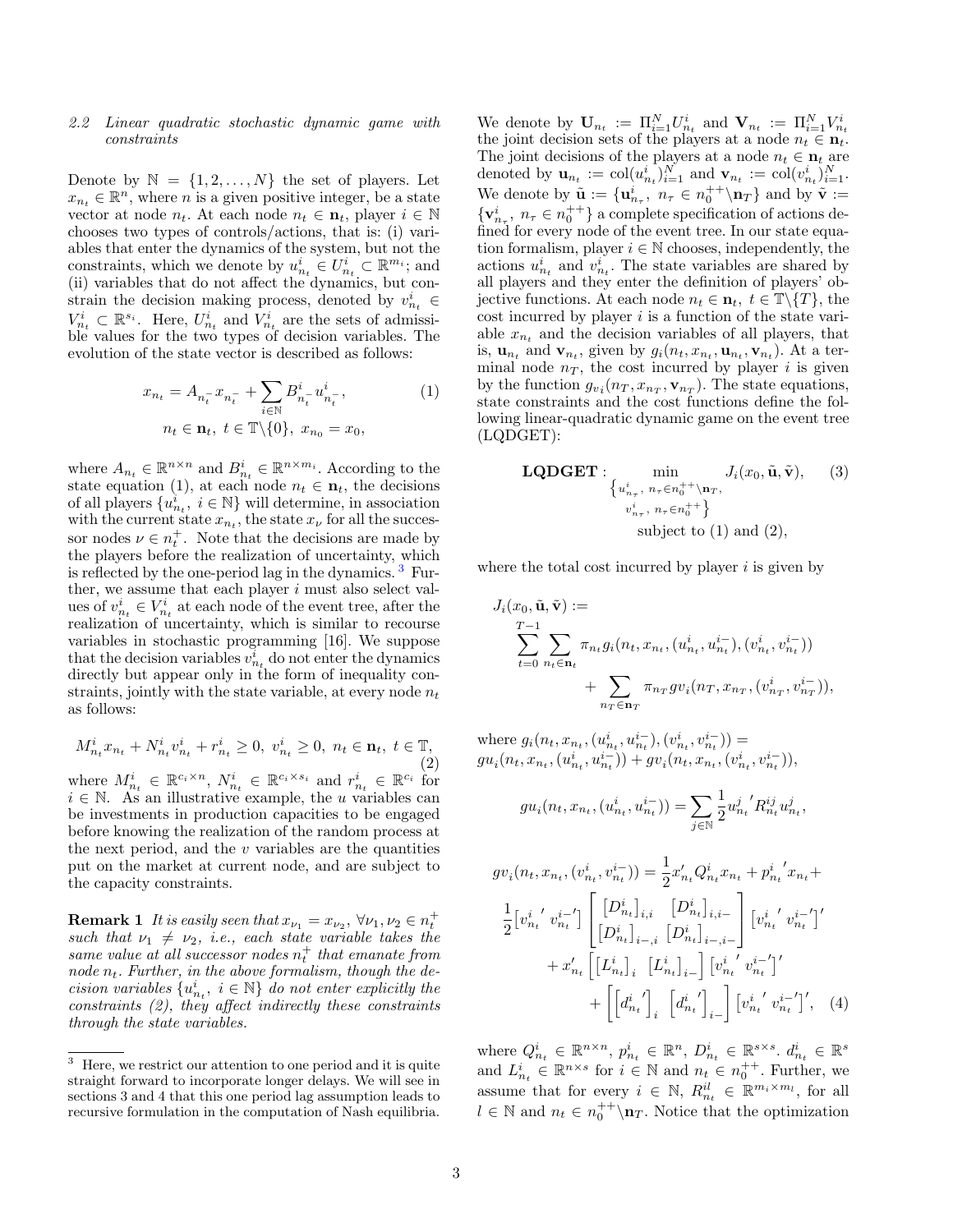problem of player i depends on the actions of the other players denoted by  $i^-$ , and on the state dynamics in (1). We have the following assumptions.

#### Assumption 2

- (a) The action sets  $\{U_{n_t}^i \subset \mathbb{R}^{m_i}, i \in \mathbb{N}, n_t \in n_0^{++} \backslash \mathbf{n}_T\}$ are such that the feasible action sets  $V^i_{n_t}(x_{n_t})$  :=  $\{v_{n_t}^i \in \mathbb{R}^{s_i} \mid M_{n_t}^i x_{n_t} + N_{n_t}^i v_{n_t}^i + r_{n_t}^i \geq 0, v_{n_t}^i \geq 0\}$  are non-empty, convex and bounded for all  $n_t \in n_0^{++}$  and  $i \in \mathbb{N}$ ;
- (b) The matrices  $\{N_{n_t}^i, i \in \mathbb{N}, n_t \in n_0^{++}\}\$  have full rank;
- (c) The matrices  $\{R_{n_t}^{ii}, i \in \mathbb{N}, n_t \in n_0^{++} \backslash \mathbf{n}_T\}$  and  $\{[D_{n_t}^i]_{i,i}, i \in \mathbb{N}, n_t \in n_0^{++}\}\$ are positive definite.

We highlight that the decision variables are indexed over the nodes of the event tree, which is equivalent to saying that the decisions are adapted to the history of the stochastic process  $\xi(\cdot)$ . Hence, the use of S-adapted information structure in the literature cited in the introduction, where  $S$  stands for sample.

We introduce the following additional notation: For any player  $i \in \mathbb{N}$ , the joint decisions are denoted by  $\psi_{n_t}^i :=$  $(u^i_{n_t}, v^i_{n_t})$  for all the nodes  $n_t \in n_0^{++} \backslash \mathbf{n}_T$  and by  $\psi^i_{n_T} :=$  $v_{n_T}^i$  for the terminal nodes  $n_T \in \mathbf{n}_T$ . The joint decisions of all players at a node  $n_t$  and represented by  $\boldsymbol{\psi}_{n_t} := (\psi_{n_t}^1, \ \psi_{n_t}^2, \ \cdots, \psi_{n_t}^N)$ , and we denote by  $\boldsymbol{\Psi}_{n_t} :=$  $\Pi_{i=1}^N(U^i_{n_t} \times V^i_{n_t})$  and  $\Psi_{n_T} := \Pi_{i=1}^N V^i_{n_T}$  the joint action space for all nodes  $n_t \in n_0^{++} \backslash \mathbf{n}_T$  and  $n_T \in \mathbf{n}_T$ , respectively. The set of admissible actions taken by the players along a sample path  $n_0 \rightarrow n_t$  are then given by  $\{\psi_\alpha, \alpha \in n_0 \leadsto n_t\};$  see Figure 1. The strategy or the collection of actions of player  $i\in\mathbb{N}$  for all nodes is denoted by  $\tilde{\psi}_i := \{ \psi_{n_t}^i, n_t \in n_0^{++} \}$ . The strategy profile of all players is denoted by  $\tilde{\psi} := {\psi_{n_t}, \ n_t \in n_0^{++}}.$ 

Definition 3 (S-adapted strategy)  $An$  admissible S-adapted strategy for player i is defined by  $\tilde{\psi}_i = {\psi_{n_t}^i, n_t \in n_0^{++}},\$  that is, the plan of decisions adapted to the history of the random process  $\xi(\cdot)$  represented by the event tree.

Definition 4 (S-adapted Nash equilibrium)  $An$ S-adapted Nash equilibrium is an admissible S-adapted strategy  $\tilde{\boldsymbol{\psi}}^* := (\tilde{\psi}_i^*, \tilde{\psi}_{i-}^*)$  such that for every player i the following condition holds:

$$
J_i(x_0, \tilde{\psi}^*) \le J_i(x_0, (\tilde{\psi}_i, \tilde{\psi}_{i^-}^*), \ \forall \ \tilde{\psi}_i,
$$
 (5)

where  $\tilde{\psi}_{i^-}^*$  is defined as the S-adapted Nash equilibrium strategy vector of players  $i^-$ .

In multistage games the interaction environment is dynamic, which is embedded in state variables and their evolution. It is well known [18,19] that the predictions of the game (e.g., Nash equilibrium) vary with the information used by the players during the (dynamic) decision making process. Therefore, in a dynamic game an information structure must be specified when players design their strategies. In the following, we introduce two widely used information structures in dynamic games.

# 2.3 S-adapted information structure

We consider two types of information structures, namely, S-adapted open-loop information structure and S-adapted feedback information structure. In the former, each player designs a rule that selects values of the control variables that depend on the current node of the event tree  $n_t$  and initial state  $x_0$ . In our setting, this can be translated into  $u_{n_t}^i = \gamma_{\text{o}_{n_t}}^i(x_0) \in U_{n_t}^i$ , for the unconstrained decisions, and  $v_{n_t}^i \in V_{n_t}^i(x_{n_t})$ , for the constrained variables, where  $\gamma_{on_t}^i(\cdot)$  is a continuously differentiable mapping, and the set of all such mappings is denoted by  $\Gamma^i_{\circ}$ . Note that the feasible action space for the variables that enter the constraints depends on the state of the system, and hence the notation  $V_{n_t}^i(x_{n_t})$ .

In an S-adapted feedback (or Markovian) information structure, each player designs a rule for choosing actions at each node  $n_t$  of the event tree that are based on the observation of the state variable  $x_{n_t}$ . The feedback rule is a mapping from the state space into the action set. In our setting, this can be translated into  $u_{n_t}^i = \gamma_{\text{f}_{n_t}}^i(x_{n_t}) \in U_{n_t}^i$ , for the unconstrained decisions, and  $v_{n_t}^i \in V_{n_t}^i(x_{n_t})$ , for the constrained variables, where  $\gamma_{{\bf f} n_t}^i(\cdot)$  is a continuously differentiable mapping, and the set of all such mappings is denoted by  $\Gamma_{\bf f}^i$ . Note that the feasible action space for the variables that enter the constraints depends on the state of the system, and hence the notation  $V^i_{n_t}(x_{n_t}).$ 

#### 3 S-adapted open-loop Nash equilibrium

In this section, we provide necessary and sufficient conditions for the existence of an S-adapted open-loop Nash equilibrium for LQDGET. From definition 4 and from section 2.3, the S-adapted open-loop Nash equilibrium strategy of a player  $i \in \mathbb{N}$  is obtained as the solution of a constrained optimal control problem defined on the event tree, where the strategies of players  $i^-$  are fixed at their equilibrium values  $(\tilde{u}^*_{i^-}, \tilde{v}^*_{i^-})$ . We introduce the Lagrangian associated with player i's minimization prob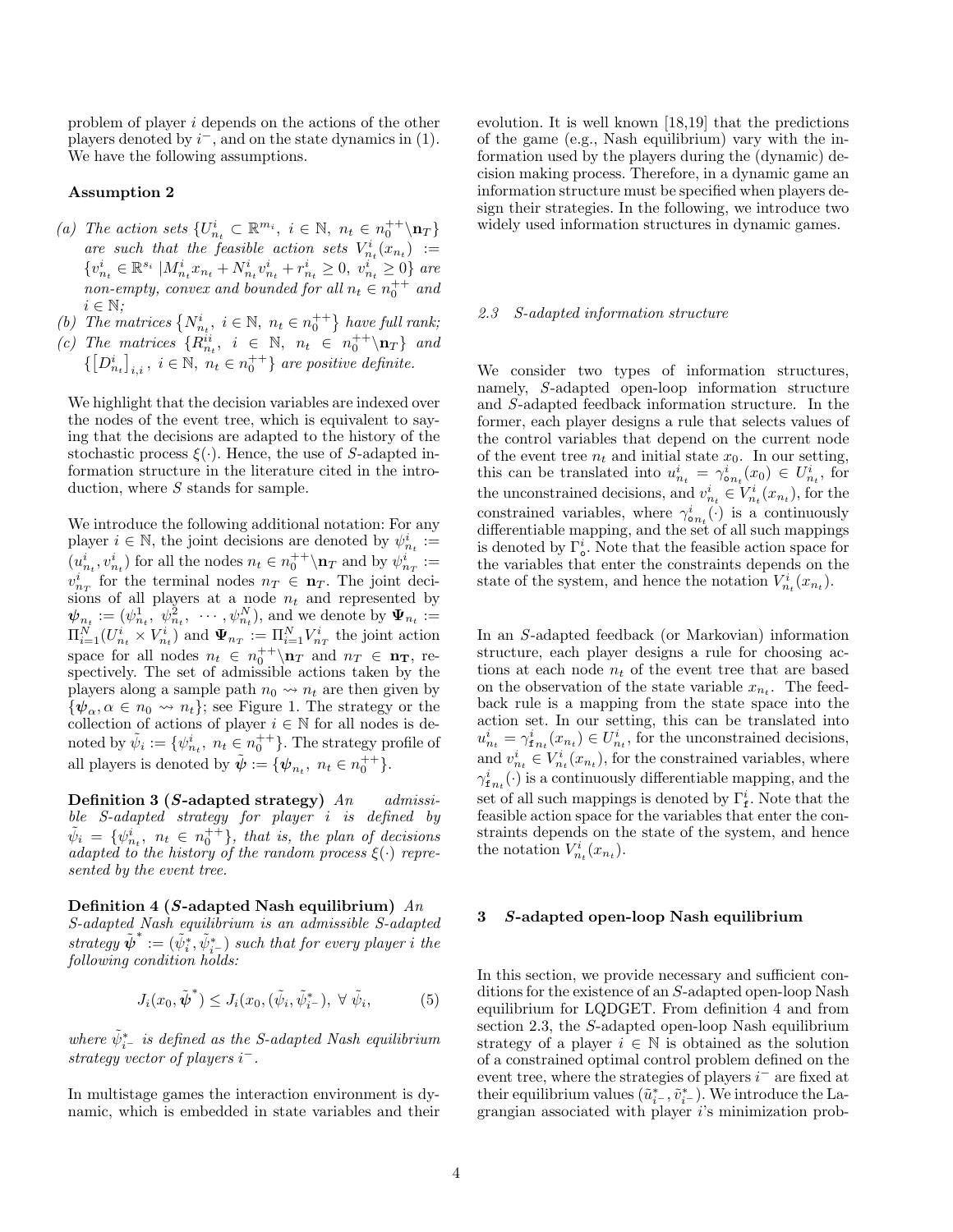lem as follows:

$$
\mathcal{L}_{i} = J_{i}(x_{0}, \tilde{\mathbf{u}}, \tilde{\mathbf{v}})
$$
\n
$$
- \sum_{t=0}^{T} \sum_{n_{t} \in \mathbf{n}_{t}} \pi_{n_{t}} \mu_{n_{t}}^{i} \left( M_{n_{t}}^{i} x_{n_{t}} + N_{n_{t}}^{i} v_{n_{t}}^{i} + r_{n_{t}}^{i} \right)
$$
\n
$$
+ \left( \sum_{t=1}^{T} \sum_{n_{t} \in \mathbf{n}_{t}} \pi_{n_{t}} \lambda_{n_{t}}^{i} \left( A_{n_{t}}^{-} x_{n_{t}}^{-} + B_{n_{t}}^{i} u_{n_{t}}^{i} \right) + \sum_{j \in i^{-}} B_{n_{t}}^{j} u_{n_{t}}^{j} \right) + \lambda_{n_{0}}^{i} \left( x_{n_{0}} - x_{0} \right), \quad (6)
$$

where  $\{\lambda_{n_t}^i, n_t \in \mathbf{n}_t, t \in \mathbb{T} \setminus \{T\}\}\$ are the co-state variables associated with the state transition over the event tree (1) and  $\{\mu_{n_t}^i, n_t \in \mathbf{n}_t, t \in \mathbb{T}\}\$  are the Lagrange multipliers associated with the constraints (2). We have the following theorem regarding the necessary conditions for S-adapted open-loop Nash equilibrium for LQGET.

Theorem 5 Let assumption 2 holds true, then for an N-person LQGET, let  ${u_{n_t}^i}^* \equiv \gamma_{\text{o}_n}^{i*}$  $\int_{n_t}^{\infty} (x_0), \; n_t$  ∈  $n_0^{++}\backslash {\bf n}_T, \;\; v_{n_t}^i$ \*,  $n_t \in n_0^{++}$ } be an S-adapted openloop Nash equilibrium solution and  $\{x_{n_t}^*, n_t \in n_0^{++}\}\$ be the corresponding equilibrium state trajectory. Then, there exists a finite sequence of co-state vectors  $\{\lambda_{n_t}^i, n_t \in n_0^{++}\}\$  and multiplier vectors  $\{\mu_{n_t}^i, n_t \in n_0^{++}\}\$ for each player  $i \in \mathbb{N}$  such that the following conditions are satisfied:

$$
u_{n_t}^{i^*} \equiv \gamma_{\text{on}_t}^{i^*}(x_0) = -(R_{n_t}^{ii})^{-1} B_{n_t}^{i'} \lambda_{\pi, n_t^+}^{i}, \tag{7}
$$

$$
x_{\nu}^* = A_{n_t} x_{n_t}^* + \sum_{l \in \mathbb{N}} B_{n_l}^l u_{n_t}^{l,*}, \qquad (8)
$$

$$
\nu \in n_t^+, n_t \in \mathbf{n}_t, t \in \mathbb{T} \setminus \{T\}, x_{n_0} = x_0,
$$
  

$$
\lambda_{n_t}^i = A'_{n_t} \lambda_{\pi, n_t^+}^i + Q_{n_t}^i x_{n_t}^* + p_{n_t}^i - M_{n_t}^{i'} \mu_{n_t}^{i,*} + L_{n_t}^i \mathbf{v}_{n_t}^*,
$$
  
(9)

$$
n_{t} \in \mathbf{n}_{t}, t \in \mathbb{T} \setminus \{T\},
$$
  

$$
\lambda_{n_{T}}^{i} = Q_{n_{T}}^{i} x_{n_{T}}^{*} + p_{n_{T}}^{i} - M_{n_{T}}^{i} \mu_{n_{T}}^{i}^{*} + L_{n_{T}}^{i} \mathbf{v}_{n_{T}}^{*}, n_{T} \in \mathbf{n}_{T},
$$
  
(10)

$$
0 \leq \sum_{l \in \mathbb{N}} \left[ D_{n_l}^i \right]_{il} v_{n_t}^{l,*} - N_{n_t}^{i'} \mu_{n_t}^{i,*} + \left[ L_{n_t}^i \right]_i' x_{n_t}^* + \left[ d_{n_t}^i \right]_i
$$
  

$$
\perp v_{n_t}^{i,*} \geq 0, \ n_t \in \mathbf{n}_t, \ t \in \mathbb{T},
$$
  

$$
0 \leq M_{n_t}^{i,*} \leq 0, \ n_t \in \mathbf{n}_t, \ t \in \mathbb{T},
$$
 (19)

$$
0 \le M_{n_t}^i x_{n_t}^* + N_{n_t}^i v_{n_t}^{i,*} + r_{n_t}^i \perp \mu_{n_t}^{i,*} \ge 0, \qquad (12)
$$
  

$$
n_t \in \mathbf{n}_t, \ t \in \mathbb{T}.
$$

The necessary conditions (7) follow directly as the Lagrangian (6) is strictly convex in  $u_{n_t}^i$ ;  $R_{n_t}^{ii}$  is a positive definite matrix. Further, the terminal conditions (10) are the transversality conditions associated with the constrained optimal-control problems. The conditions (11-12) are the Kraush-Khun-Tucker conditions at each time period  $t \in \mathbb{T}$  represented in complementarity form. Note that (8-10) represent parametric two-point boundary value problems (TPBVPs), parametrized with optimal multipliers and joint actions  $\{(\mathbf{v}_{n_t}^*, \boldsymbol{\mu}_{n_t}^*), n_t \in n_0^{T+}\}\.$  Further, the complementarity conditions (11-12) represent parametric linear complementarity problems, parametrized with the optimal state trajectory  $\{x_{n_t}^*, n_t \in n_0^{++}\}\)$ . Collecting (11-12) for all players  $i \in \mathbb{N}$  we have at every node  $n_t \in n_0^{++}$  the following parametric linear complementarity problem

$$
\text{pLCP}(x_{n_t}^*) : 0 \leq \begin{bmatrix} \mathbf{D}_{n_t} & -\mathbf{N}_{n_t}' \\ \mathbf{N}_{n_t} & \mathbf{0} \end{bmatrix} \begin{bmatrix} \mathbf{v}_{n_t}^* \\ \boldsymbol{\mu}_{n_t}^* \end{bmatrix} + \begin{bmatrix} \bar{\mathbf{L}}_{n_t}' \\ \bar{\mathbf{M}}_{n_t} \end{bmatrix} x_{n_t}^* + \begin{bmatrix} \mathbf{d}_{n_t} \\ \mathbf{r}_{n_t} \end{bmatrix} \perp \begin{bmatrix} \mathbf{v}_{n_t}^* \\ \boldsymbol{\mu}_{n_t}^* \end{bmatrix} \geq 0, \quad (13)
$$

where  $[\mathbf{D}_{n_t}]_{ij} = [D_{n_t}^i]_{ij}$ ,  $\mathbf{N}_{n_t} = \bigoplus_{i=1}^N N_{n_t}^i$ ,  $\bar{\mathbf{L}}_{n_t} =$  $\text{row}([\![L_{n_t}^i]\!]_i)_{i=1}^N, \bar{\mathbf{M}}_{n_t} = \text{col}([\![M_{n_t}^i]\!]_{i=1}^N, \mathbf{d}_{n_t} = \text{col}([\![d_{n_t}^i]\!]_i)_{i=1}^N$ and  $\mathbf{r}_{n_t} = \text{col}(r_{n_t}^i)_{i=1}^N$ .

Consequently, the necessary conditions for the constrained Nash equilibrium lead to a coupled system of parametric two-point boundary value problem and parametric linear complementarity problems. Next, exploiting the linearity and separable cost structure (4) we show in the following theorem that the two-point boundary value problem can be solved by restricting the costate variables to be affine in the state variable. We have the following assumption.

Assumption 6 The costate variable is affine in the state vector

$$
\lambda_{n_t}^i := K_{n_t}^i x_{n_t}^* + \beta_{\text{on}_t}^i, \ n_t \in n_0^{++}, \ i \in \mathbb{N}.
$$
 (14)

Theorem 7 Let assumptions 2 and 6 hold true. Further, let the set of matrices  $\{\Lambda^{n_t}_{\perp}\}$  $\binom{n_t}{n_t}$ ,  $n_t \in n_0^{++} \setminus \mathbf{n}_T$  defined in  $(15)$  be invertible, then the parametric equations  $(7-10)$ are uniquely solvable, and the matrices  $\{K_{n_t}^i, \beta_{\circ n_t}^i\}$  in (14) are obtained recursively from (16-19).

$$
\Lambda_{n_t^+}^{n_t} = I + \sum_{l \in \mathbb{N}} S_{n_t}^l K_{\pi, n_t^+}^l, \ S_{n_t}^l = B_{n_t}^l (R_{n_t}^{ll})^{-1} B_{n_t}^{l} \tag{15}
$$

$$
K_{n_t}^i = Q_{n_t}^i + A_{n_t}' K_{\pi, n_t^+}^i \left(\Lambda_{n_t}^{n_t^+}\right)^{-1} A_{n_t}
$$
\n(16)

$$
K_{n_T}^i = Q_{n_T}^i, \ n_T \in \mathbf{n}_T
$$
\n
$$
j \quad i \quad \mathbf{n}_T^i, \ n = 1 \tag{17}
$$

$$
\beta_{\mathbf{0}n_t}^i = p_{n_t}^i - M_{n_t}^{i'} \mu_{n_t}^i + L_{n_t}^i \mathbf{v}_{n_t}^*
$$
  
+ 
$$
A'_{n_t} \left( \beta_{\mathbf{0}\pi,n_t}^i - K_{\pi,n_t}^i \left( \Lambda_{n_t}^{n_t} \right)^{-1} \sum_{l \in \mathbb{N}} S_{n_t}^l \beta_{\mathbf{0}\pi,n_t}^l \right) (18)
$$

$$
\beta_{\bullet n_T}^i = p_{n_T}^i - M_{n_T}^{i} / \mu_{n_T}^i + L_{n_T}^i \mathbf{v}_{n_T}^*, \ n_T \in \mathbf{n}_T \qquad (19)
$$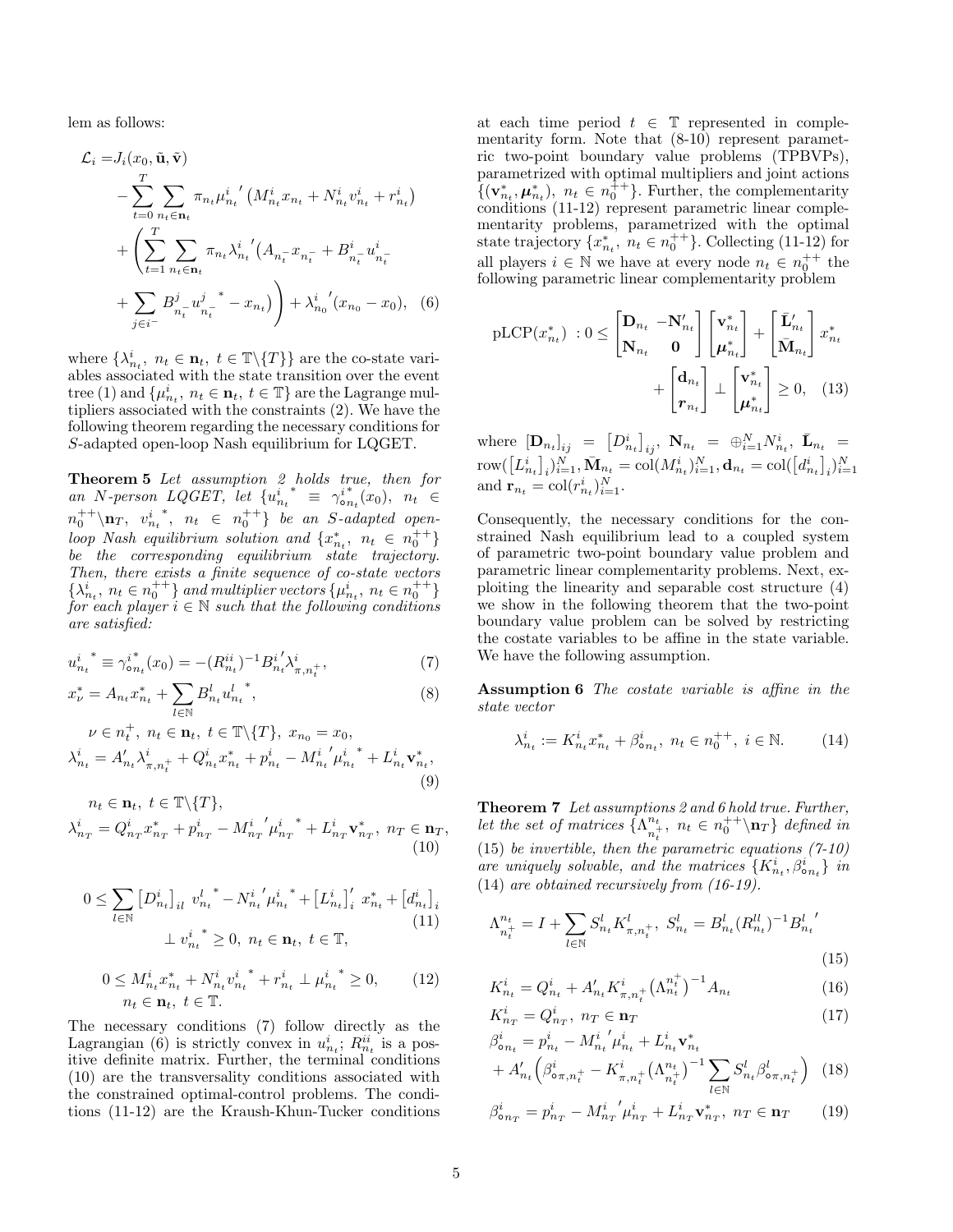PROOF. As the terminal condition should hold for all  $x_{n_T}^*$ , we have  $K_{n_T}^i = Q_{n_T}^i$ , and  $\beta_{\text{o}_{n_T}}^i = p_{n_T}^i - M_{n_T}^i$  $\mu_{n_T}^i +$  $L_{n_T}^i$  **v**<sub> $n_T$ </sub> for  $i \in \mathbb{N}$  and  $n_T \in \mathbf{n}_T$ . The state vector computed at the terminal nodes  $n_T$  then satisfies

$$
x_{n_T}^* = A_{n_T^-} x_{n_T^-}^* + \sum_{l \in \mathbb{N}} B_{n_T^-}^l u_{n_T^-}^{l^*}
$$
  
=  $A_{n_T^-} x_{n_T^-}^* - \sum_{l \in \mathbb{N}} B_{n_T^-}^l (R_{n_T^-}^{l_l})^{-1} B_{n_T^-}^l \lambda_{\pi, (n_T^-)^+}^l,$  (20)

where  $(n_T^-)^+$   $\subset$  **n**<sub>T</sub> is the set of nodes with the node  $n_T^-$  as the common ancestor, and  $\lambda_{\tau}^i$  $\frac{i}{\pi,(n_{\scriptscriptstyle T}^-)^+}$  =  $\sum_{\nu \in (n_{\tau}^-)^+} \pi_{n_{\tau}}^{\nu} \lambda_{\nu}^i$  is the conditional sum of  $\lambda_{\nu}^{i, n_{\tau}}$ ,  $\frac{\nu}{n_T}\lambda^i_{\nu}$  is the conditional sum of  $\lambda^i_{\nu}$ , which is the costate vector evaluated at the successor nodes  $\nu \in (n_T^-)^+$ . From remark 1 we have that the equilibrium state vector evaluated at the successor nodes must take the same value, i.e.,  $x_{\nu_1}^* = x_{\nu_2}^* = x_{n_T}^*$ ,  $\nu_1 \neq \nu_2$ ,  $\nu_1, \nu_2 \in$  $(n_{T}^{-})^{+}.$  Therefore, we have

$$
\lambda_{\pi,(n_{T}^{-})^{+}}^{i} = \sum_{\nu \in (n_{T}^{-})^{+}} \pi_{n_{T}}^{\nu} K_{\nu}^{i} x_{\nu}^{*} + \sum_{\nu \in (n_{T}^{-})^{+}} \pi_{n_{T}}^{\nu} \beta_{\sigma}^{i} \mu_{\sigma}^{i}
$$
\n
$$
= K_{\pi,(n_{T}^{-})^{+}}^{i} x_{n_{T}}^{*} + \beta_{\sigma_{\pi,(n_{T})^{+}}}^{i}.
$$
\n(21)

Taking  $S^l_z$  $\frac{d}{n_T} := B^l_{n_T} (R^{ll}_{n_T})^{-1} B^{l_T'}$  $n_{T}^{'}$  and substituting (21) in (20), we obtain

$$
\Big(I+\sum_{l\in \mathbb N} S_{n_{T}}^{l}K_{\pi,(n_{T}^{-})^{+}}^{l}\Big)x_{n_{T}}^{*}=A_{n_{T}^{-}}x_{n_{T}^{-}}^{*}-\sum_{l\in \mathbb N} S_{n_{T}}^{l}\beta_{\text{o}_{\pi,(n_{T}^{-})^{+}}}^{\;l}.
$$

Since  $\Lambda_{(n-1)}^{(n-1)}$  $\frac{(n_{T}^{-})}{(n_{T}^{-})^{+}}:=\left(I+\sum_{l\in\mathbb{N}}S_{r}^{l}\right)$  $\binom{n}{n_T} K^l_{\pi,(n_T^-)^+}$  is invertible, the equilibrium state vector evaluated at the node  $n<sub>T</sub>$  is given by

$$
x_{n_T}^* = \left(\Lambda_{(n_T^-\,)^+}^{n_T^-}\right)^{-1} \left(A_{n_T^-} x_{n_T^-}^* - \sum_{l \in \mathbb{N}} S_{n_T^-}^l \beta_{\mathfrak{o}_{\pi,(n_T^-)}^l}^l + \right),
$$

and the costate variable evaluated at the ancestor node  $n_T^-$  is then given (from (9)) by

$$
\lambda_{n_{\overline{T}}}^{i} = A'_{n_{\overline{T}}} \lambda_{\pi, (n_{\overline{T}}^{+})^{+}}^{i} + Q_{n_{\overline{T}}}^{i} x_{n_{\overline{T}}}^{*} + p_{n_{\overline{T}}}^{i} - M_{n_{\overline{T}}}^{i} \mu_{n_{\overline{T}}}^{i} + L_{n_{\overline{T}}}^{i} \mathbf{v}_{n_{\overline{T}}}^{*} \n= \left(Q_{n_{\overline{T}}}^{i} + A'_{n_{\overline{T}}} K_{\pi, (n_{\overline{T}}^{-})^{+}}^{i} \left(\Lambda_{(n_{\overline{T}}^{-})^{+}}^{n_{\overline{T}}} \right)^{-1} A_{n_{\overline{T}}} \right) x_{n_{\overline{T}}}^{*} \n+ p_{n_{\overline{T}}}^{i} - M_{n_{\overline{T}}}^{i} \mu_{n_{\overline{T}}}^{i} + L_{n_{\overline{T}}}^{i} \mathbf{v}_{n_{\overline{T}}}^{*} + A'_{n_{\overline{T}}} \left(\beta_{\mathbf{o}_{\pi, (n_{\overline{T}}^{-})^{+}}^{i} \right) \n- K_{\pi, (n_{\overline{T}}^{-})^{+}}^{i} \left(\Lambda_{(n_{\overline{T}}^{-})^{+}}^{n_{\overline{T}}} \right)^{-1} \sum_{l \in \mathbb{N}} S_{n_{\overline{T}}}^{l} \beta_{\mathbf{o}_{\pi, (n_{\overline{T}}^{-})^{+}}^{l}} \right). \tag{22}
$$

Note that the left-hand side of the above equation is equal to  $K_{n_T}^i x_n^*$  $_{n}^{*} + \beta_{n}^{i}$  $\frac{n}{n}$ . As the relation has to hold true

for all  $x^*$  $_{n_{\tau}}^{*}$ , collecting the coefficients of  $x_{n}^{*}$ the equations for  $K_{n_{\overline{T}}}^i$  and  $\beta_{n_{\overline{T}}}^i$ . Next, since  $_{n_{\tau}}^*$  we obtain  $\frac{i}{n_T}$ . Next, since the matrix  $\Lambda_{T-1}^{T-2} = I + \sum_{l \in \mathbb{N}} S_{T-2}^l K_{T-1}^l$  is invertible we repeat this process for  $n_t \in \mathbf{n}_t, t = T - 2, \dots, 1$  to obtain the backward equations (16) and (18) on the scenario tree.

We address the uniqueness part as follows. If the set of backward equations (15-18) admits a solution, that is, the matrices  $\{\Lambda^{n_t}_{n}$  $\begin{array}{ll} n_t^n, & n_t \in n_0^{++} \backslash \mathbf{n}_T \} \text{ are in-} \end{array}$ vertible, then the two-point boundary value problem (8 -10) has a unique solution. To see this, let  $\bar{\lambda}_{n_t}^i = \lambda_{n_t}^i - (K_{n_t}^i x_{n_t}^* + \bar{\beta}_{n_t}^i)$  be any other solution of (8) -10). Then, substituting this in (8 -10), we write the twopoint boundary value problem in  $(x^*, \bar{\lambda})$  coordinates as follows:

$$
x_{\nu}^{*} = (\Lambda_{n_{t}}^{n_{t}})^{-1} \Big( A_{n_{t}} x_{n_{t}}^{*} - \sum_{l \in \mathbb{N}} S_{n_{t}}^{l} \bar{\lambda}_{\pi, n_{t}}^{l} - \sum_{l \in \mathbb{N}} S_{n_{t}}^{l} \beta_{\circ \pi, n_{t}}^{l} \Big),
$$
  

$$
\bar{\lambda}_{n_{t}}^{i} = A_{t}^{\prime} \bar{\lambda}_{\pi, n_{t}}^{i} - A_{n_{t}}^{\prime} K_{\pi, n_{t}}^{i} \sum_{l \in \mathbb{N}} S_{n_{t}}^{l} \bar{\lambda}_{\pi, n_{t}}^{l}.
$$

The above system of equations is decoupled. From the terminal conditions we have  $\bar{\lambda}_{n_T}^i = 0$ , and as a result, we have  $\bar{\lambda}_{n_t}^i = 0$  for all  $n_t \in \mathbf{n}_t$ ,  $t \in \mathbb{T}$ , and therefore the solution is unique.

The equilibrium actions (7), in parametric form, are given by

$$
u_{n_t}^{i,*} = -(R_{n_t}^{ii})^{-1} B_{n_t}^{i'} K_{\pi, n_t^+}^i (\Lambda_{n_t^+}^{n_t^+})^{-1} A_{n_t} x_{n_t}^*
$$

$$
- (R_{n_t}^{ii})^{-1} B_{n_t}^{i'} (\beta_{\sigma_{\pi, n_t^+}}^i - (\Lambda_{n_t^+}^{n_t^+})^{-1} \sum_{l \in \mathbb{N}} S_{n_t}^l \beta_{\sigma_{\pi, n_t^+}}^l),
$$
(23)

$$
n_t \in \mathbf{n}_t, t \in \mathbb{T} \setminus \{T\},
$$
  

$$
x_{\nu}^* = (\Lambda_{n_t^+}^{n_t})^{-1} A_{n_t} x_{n_t}^* - (\Lambda_{n_t^+}^{n_t})^{-1} \sum_{l \in \mathbb{N}} S_{n_l}^l \beta_{o_{\pi, n_t^+}}^l, (24)
$$
  

$$
\nu \in n_t^+, n_t \in \mathbf{n}_t, t \in \mathbb{T} \setminus \{0\}, x_{n_0} = x_0.
$$

# 3.1 Procedure for solving the necessary conditions

Notice that restricting the costate variables to be affine functions in the state variable provides a unique solution to the parametric TPBVP. The resulting backward equations (15-16) evolve independently of the backward equations (18). Further, we obtain parametric linear backward difference equations (18) parametrized by  $\{(\mathbf{v}_{n_t}^*, \boldsymbol{\mu}_{n_t}^*), n_t \in n_0^{++}\}.$  From this observation it is then possible to represent the state variables as functions of the parameters  $\{(\mathbf{v}_{n_t}^*, \boldsymbol{\mu}_{n_t}^*), n_t \in n_0^{++}\}\$ . In the following, we seek to derive an explicit relation between the state variables and the parameters.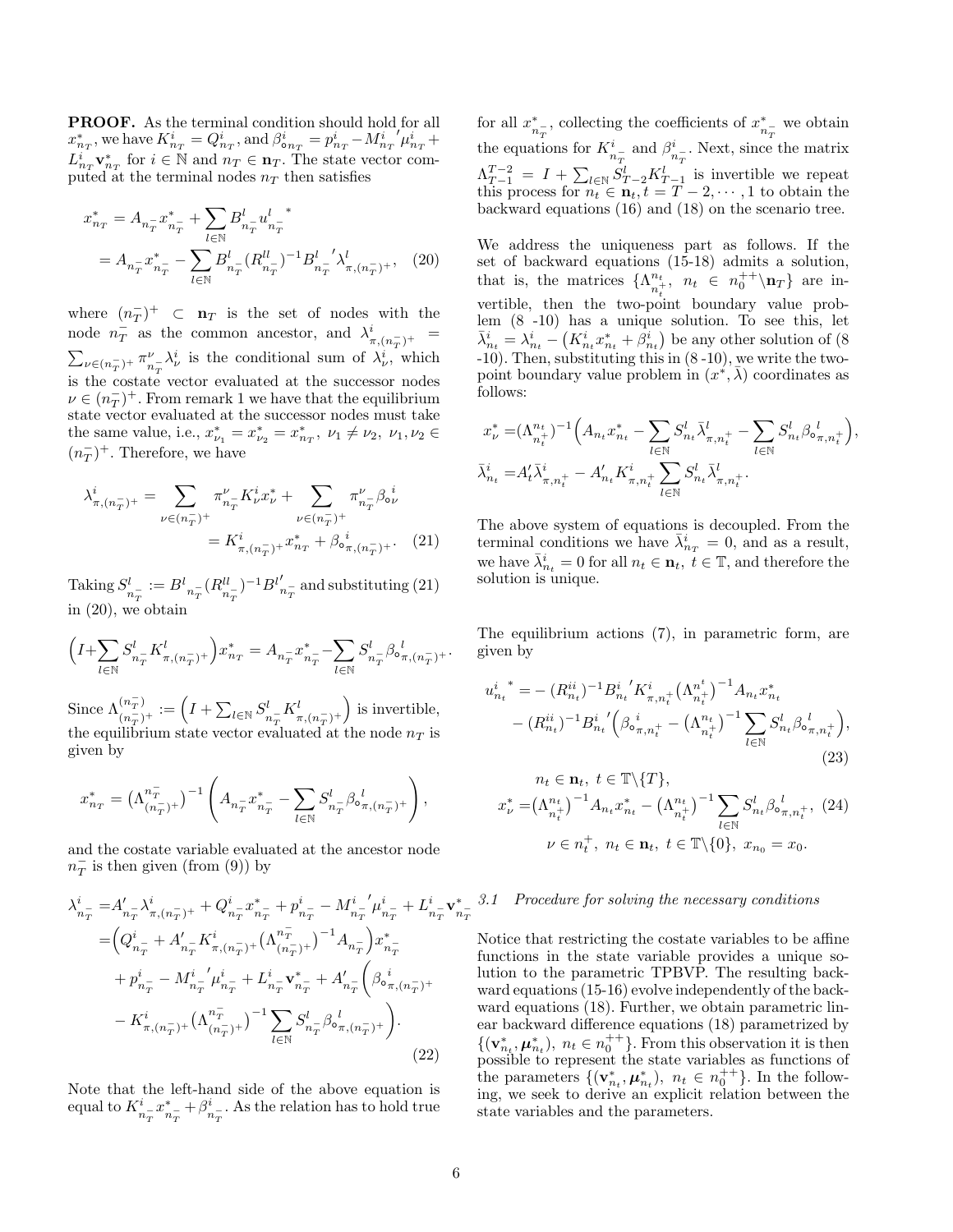Letting  $\beta_{\text{o}_{n_t}} := \text{col}(\beta_{\text{o}_{n_t}}^i)_{i=1}^N$ ,  $\mathbf{p}_{n_t} := \text{col}(p_{n_t}^i)_{i=1}^N$ ,  $\mathbf{L}_{n_t} :=$  $\text{col}(L_{n_t}^i)_{i=1}^N$  and  $\mathbf{M}_{n_t} := \bigoplus_{i=1}^N M_{n_t}^i$ , the vector representation of (18) is then given by

$$
\beta_{o_{n_t}} = \mathbf{p}_{n_t} + \begin{bmatrix} \mathbf{L}_{n_t} & -\mathbf{M}'_{n_t} \end{bmatrix} \begin{bmatrix} \mathbf{v}_{n_t}^{*'} & \boldsymbol{\mu}_{n_t}^{*'} \end{bmatrix}' + \mathbf{G}_o^{n_t}{}_{n_t^+} \beta_{o_{\pi,n_t^+}} \tag{25}
$$
\n
$$
n_t \in \mathbf{n}_t, \ t \in \mathbb{T} \setminus \{T\},
$$
\n
$$
\beta_{o_{n_T}} = \mathbf{p}_{n_T} + \begin{bmatrix} \mathbf{L}_{n_T} & -\mathbf{M}'_{n_T} \end{bmatrix} \begin{bmatrix} \mathbf{v}_{n_T}^{*'} & \boldsymbol{\mu}_{n_T}^{*'} \end{bmatrix}', \ n_T \in \mathbf{n}_T,
$$
\n(26)

where

$$
[\mathbf{G}_{\text{o}}^{n_t}{}_{n_t^+}]_{ij} = \begin{cases} -A'_{n_t}K^i_{\pi,n_t^+}(\Lambda^{n_t}_{n_t^+})^{-1}S^j_{n_t} & i \neq j, \\ A'_{n_t} - A'_{n_t}K^i_{\pi,n_t^+}(\Lambda^{n_t}_{n_t^+})^{-1}S^i_{n_t} & i = j. \end{cases}
$$

Let  $n_t^+ := \{ \nu_1, \nu_2, \cdots, \nu_{|n_t^+|} \}$  denote the successor nodes, then (25) can be represented as

$$
\beta_{\textbf{o}_{n_t}} = \mathbf{p}_{n_t} + \left[\mathbf{L}_{n_t} - \mathbf{M}'_{n_t}\right] \left[\mathbf{v}_{n_t}^{*} \n\quad \boldsymbol{\mu}_{n_t}^{*} \right]'
$$
\n
$$
+ \left(\pi_{n_t}^{n_t^+} \otimes \mathbf{G}_{\textbf{o}_{n_t}^+}^{n_t}\right) \left[\beta_{\textbf{o}_{\nu_1}} \n\beta_{\textbf{o}_{\nu_2}}' \n\cdots \beta_{\textbf{o}_{\nu_{|n_t^+|}}'} \right]',
$$
\n
$$
n_t \in \mathbf{n}_t, \ t \in \mathbb{T} \setminus \{T\}.
$$

Enumerating the nodes at time  $t$  as  $\mathbf{n}_t := \{n_t^1, n_t^2, \cdots, n_t^{|\mathbf{n}_t|}\},\$ we obtain the following backward recursion relating the set of all nodes at time  $t + 1$  with the set of all nodes at time  $t$ , that is,

$$
\beta_{\text{on}_t} = \mathbf{p}_{\text{n}_t} + \begin{bmatrix} \mathbf{L}_{\text{n}_t} & -\mathbf{M}'_{\text{n}_t} \end{bmatrix} \begin{bmatrix} \mathbf{v}_{\text{n}_t}^* & \boldsymbol{\mu}_{\text{n}_t}^* \end{bmatrix}' + \mathbf{G}_{\text{o}_{t+1}} \beta_{\text{on}_{t+1}},
$$
\nwhere  $\beta_{\text{o}_{\text{n}_t}} := \text{col}(\beta_{\text{o}_{\text{n}_t}^i})_{i=1}^{|\mathbf{n}_t|}, \mathbf{v}_{\text{n}_t}^* := \text{col}(\mathbf{v}_{\text{n}_t}^*)_{i=1}^{|\mathbf{n}_t|}, \boldsymbol{\mu}_{\text{n}_t}^* := \text{col}(\boldsymbol{\mu}_{\text{n}_t}^*)_{i=1}^{|\mathbf{n}_t|}, \mathbf{p}_{\text{n}_t} := \text{col}(\mathbf{p}_{\text{n}_t}^*)_{i=1}^{|\mathbf{n}_t|}, \mathbf{L}_{\text{n}_t} := \bigoplus_{i=1}^{|\mathbf{n}_t|} \mathbf{L}_{\text{n}_t^i},$ \n
$$
\mathbf{M}_{\text{n}_t} := \bigoplus_{i=1}^{|\mathbf{n}_t|} \mathbf{M}_{\text{n}_t^i}, \text{ and } \mathbf{G}_{\text{o}_{t+1}^t}^{*} := \bigoplus_{i=1}^{|\mathbf{n}_t|} (\pi_{\text{n}_t}^{n_t^i} \otimes \mathbf{G}_{\text{o}_{\text{n}_t}^i}^{n_t^i}).
$$
\nHere, (25) represents a backward linear difference equation  
\n(26) defined at the leaf nodes. We define the transition matrix associated with the linear backward difference equation (25) as  $\psi_{\text{o}}(t, \tau) = \mathbf{G}_{t+1}^t \cdots \mathbf{G}_{\tau-1}^{\tau-2} \mathbf{G}_{\tau}^{\tau-1}$  when  $\tau > t$ , and as  $\psi_{\text{o}}(t, \tau) = \mathbf{I}$  when  $\tau = t$ , and (25) is given by:

$$
\boldsymbol{\beta}_{\mathbf{on}_t} = \sum_{\tau=t}^T \psi_{\mathbf{o}}(t,\tau) \left( \mathbf{p}_{\mathbf{n}_{\tau}} + \begin{bmatrix} \mathbf{L}_{\mathbf{n}_{\tau}} & -\mathbf{M}'_{\mathbf{n}_{\tau}} \end{bmatrix} \begin{bmatrix} \mathbf{v}_{\mathbf{n}_{\tau}}^* & \boldsymbol{\mu}_{\mathbf{n}_{\tau}}^* \end{bmatrix}' \right).
$$
\n(27)

From (24) and (25), it is fairly easy to see that the equilibrium state trajectory  $\{x_{n_t}^*, n_t \in n_0^{++} \backslash n_0\}$  is an affine function of the parameters  $\{(\mathbf{v}_{n_t}^*, \boldsymbol{\mu}_{n_t}^*)$ ,  $n_t \in n_0^{++} \setminus n_0\}.$ Next, we derive this explicit relation. Towards this end, the state variables at all the successor nodes can be written in the following vector form:

,

$$
\begin{aligned}\n\left[x_{\nu_1}^{\ast} \, 'x_{\nu_2}^{\ast}{}' \cdots x_{\nu_{|n_t^+|}}^{\ast}{}' \right]' &= \left(1 \otimes \left( \left(\Lambda_{n_t^+}^{n_t^+} \right)^{-1} A_{n_t} \right) \right) x_{n_t}^{\ast} \\
&\quad + \left(-\pi_{n_t^+}^{n_t^+} \otimes \left( \left(\Lambda_{n_t^+}^{n_t^+} \right)^{-1} \left[ S_{n_t}^1 S_{n_t}^2 \cdots S_{n_t}^N \right] \right) \right) \\
&\quad \left[\beta_{\nu_1}{}' \beta_{\nu_2}{}' \cdots \beta_{\nu_{|n_t^+|}}{}' \right]'.\n\end{aligned}
$$

As before, we collect the state vectors defined at all nodes at time t

$$
x_{\mathbf{n}_{t+1}}^* = \bar{A}_t^{\mathbf{e}} x_{\mathbf{n}_t}^* + \bar{B}_{t+1}^{\mathbf{e}} \beta_{\mathbf{e}_{\mathbf{n}_{t+1}}},\tag{28}
$$

where  $\bar{A}_t^{\circ} = \bigoplus_{i=1}^{\lfloor n_t \rfloor} (1 \otimes ((\Lambda_{n_t^{i+}}^{n_t^{i+}})^{-1} A_{n_t^{i}}))$  and  $\bar{B}_{t+1}^{\circ} =$  $\oplus_{i=1}^{|\mathbf{n}_t|} (-\pi^{n_t^+}_{n_t}\otimes\big(\big(\Lambda^{n_t}_{n_t^+}$  $\binom{n_t}{n_t}^{-1} \left[ S_{n_t}^1 \ S_{n_t}^2 \cdots S_{n_t}^N \right]$ ). The above equation represents the forward linear difference equation that evolves on the event tree, and relates the state variables defined at all nodes at time t with the state variables defined at all nodes at time  $t+1$ . Denoting the associated transition matrix as  $\phi_{\text{o}}(\rho, t) = \bar{A}^{\text{o}}_{t-1} \bar{A}^{\text{o}}_{t-2} \cdots \bar{A}^{\text{o}}_{\rho}$ for  $\rho < t$  and  $\phi_{\text{o}}(t, \rho) = \mathbf{I}$  when  $\rho = t$ , we have:

$$
x_{\mathbf{n}_t}^* = \phi_{\mathbf{o}}(0, t)x_0 + \sum_{\rho=0}^{t-1} \phi_{\mathbf{o}}(\rho+1, t) \bar{B}_{\rho+1}^{\mathbf{o}} \beta_{\mathbf{o}_{\mathbf{n}_{\rho+1}}}, t \in \mathbb{T} \setminus \{0\}. \tag{29}
$$

Using (27) in (29), we have for  $t \in \mathbb{T} \backslash \{0\}$ 

$$
x_{\mathbf{n}_t}^* = \phi_o(0, t)x_0 + \sum_{\rho=0}^{t-1} \left[ \left( \phi_o(\rho+1, t) \bar{B}_{\rho+1}^o \right. \right.\left. \sum_{\tau=\rho+1}^T \psi_o(t, \tau) \left( \mathbf{p}_{\mathbf{n}_\tau} + \left[ \mathbf{L}_{\mathbf{n}_\tau} - \mathbf{M}_{\mathbf{n}_\tau}^{\prime} \right] \left[ \mathbf{v}_{\mathbf{n}_\tau}^{* \prime} \boldsymbol{\mu}_{\mathbf{n}_\tau}^{* \prime} \right]' \right) \right] = \phi_o(0, t)x_0 + \sum_{\tau=1}^T \left[ \left( \left( \sum_{\rho=1}^{\min(t, \tau)} \phi_o(\rho, t) \bar{B}_{\rho}^o \psi_o(\rho, \tau) \right) \right. \right.\left. \left( \mathbf{p}_{\mathbf{n}_\tau} + \left[ \mathbf{L}_{\mathbf{n}_\tau} - \mathbf{M}_{\mathbf{n}_\tau}^{\prime} \right] \left[ \mathbf{v}_{\mathbf{n}_\tau}^{* \prime} \boldsymbol{\mu}_{\mathbf{n}_\tau}^{* \prime} \right]' \right) \right]. \tag{30}
$$

Next, we aggregate the variables in (30) as  $x^*$  :=  $\text{col}(x_{\mathbf{n}_t}^*)_{t=1}^T$ ,  $\mathbf{p_T} := \text{col}(\mathbf{p}_{\mathbf{n}_t})_{t=1}^T$ ,  $\mathbf{v}_{\mathbf{T}}^* := \text{col}(\mathbf{v}_{\mathbf{n}_t}^*)_{t=1}^T$  and  $\mu_{\mathbf{n}_T}^* := \text{col}(\mu_{\mathbf{n}_t}^*)_{t=1}^T$  the above equation can be compactly represented as

$$
x_{\mathbf{T}}^* = \mathbf{\Phi}_0^{\circ} x_0 + \mathbf{\Phi}_1^{\circ} \mathbf{p}_{\mathbf{T}} + \mathbf{\Phi}_2^{\circ} \mathbf{v}_{\mathbf{T}}^* + \mathbf{\Phi}_3^{\circ} \boldsymbol{\mu}_{\mathbf{T}}^*,
$$
 (31)

where  $[\Phi_0^{\circ}]$  ${}_{0}^{\circ}]_{t} = \phi_{\circ}(0, t), [\Phi_{1}^{\circ}]$  $\mathbb{P}^{\mathsf{d}}_{1}\big|_{t\tau} = \sum_{\rho=1}^{\min(t,\tau)} \phi_{\mathsf{o}}(\rho,t) \bar{B}^{\mathsf{o}}_{\rho} \psi_{\mathsf{o}}(\rho,\tau),$  $[\mathbf{\Phi}_2^{\sf o}$  $\Phi_2^{\circ}$ <sub>t</sub> $_{\tau} = \sum_{\rho=1}^{\min(t,\tau)} \phi_{\bullet}(\rho,t) \bar{B}_{\rho}^{\circ} \psi_{\bullet}(\rho,\tau) \mathbf{L}_{\mathbf{n}_{\tau}}$  and  $[\mathbf{\Phi}_3^{\circ}]$  $_{3}^{\circ}]_{t\tau}=$  $-\sum_{\rho=1}^{\min(t,\tau)}\phi_{\mathbf{o}}(\rho,t)\bar{B}_{\rho}^{\mathbf{o}}\psi_{\mathbf{o}}(\rho,\tau)\mathbf{M}'_{\mathbf{n}_{\tau}} \ \ \text{for}\ \ t,\tau \ \ \in \ \ \mathbb{T}\setminus\{0\}.$ Similarly, the parametric linear complementarity problems (13) over the nodes  $n_t \in \mathbf{n}_t$  at time  $t \in \mathbb{T} \setminus \{0\}$  are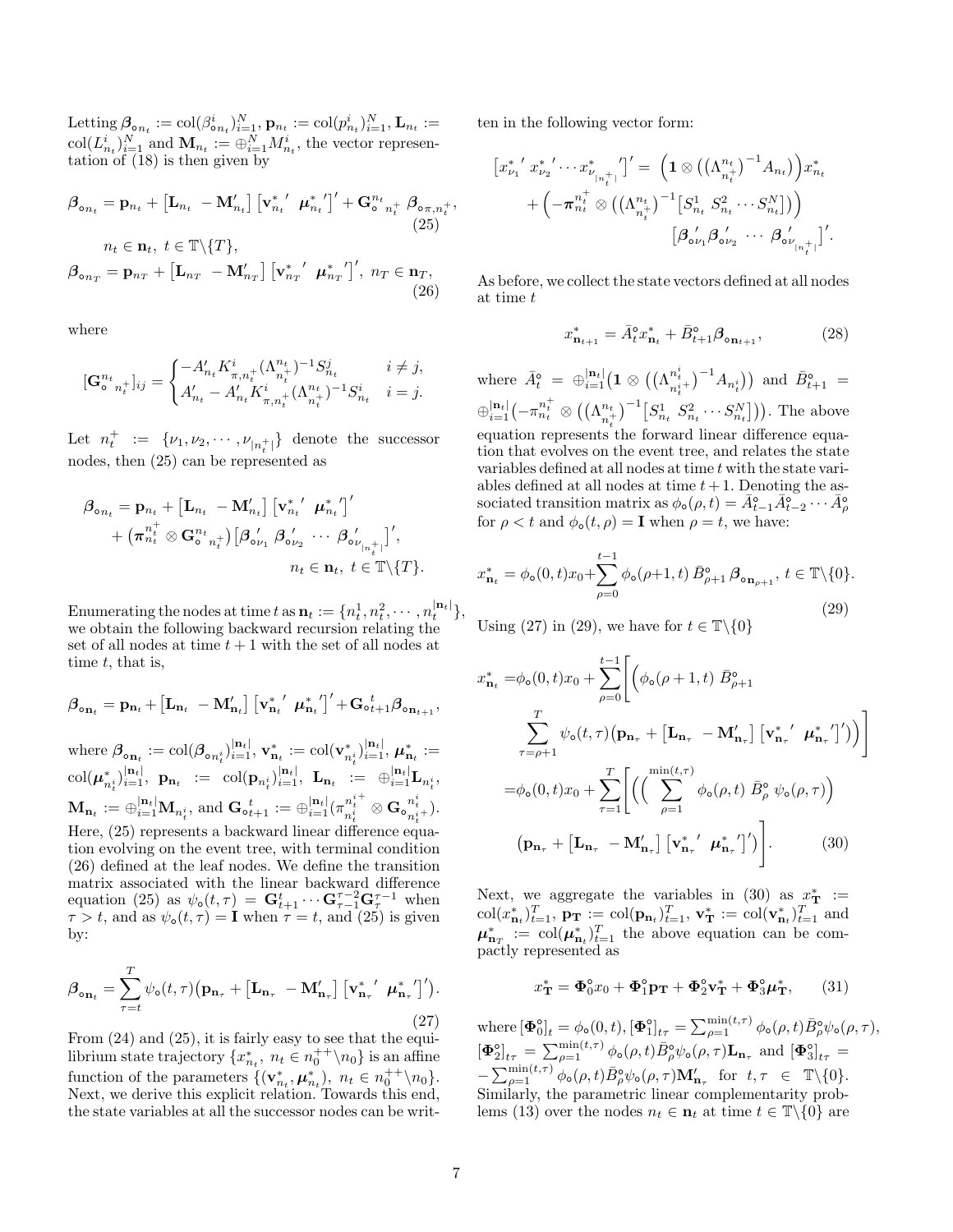aggregated as follows:

$$
\text{pLCP}(x^*_{\mathbf{T}}) : 0 \leq \begin{bmatrix} \mathbf{D_T} & -\mathbf{N_T'} \\ \mathbf{N_T} & \mathbf{0} \end{bmatrix} \begin{bmatrix} \mathbf{v^*_{T}} \\ \boldsymbol{\mu^*_{T}} \end{bmatrix} + \begin{bmatrix} \bar{\mathbf{L_T}} \\ \bar{\mathbf{M_T}} \end{bmatrix} x^*_{\mathbf{T}} + \begin{bmatrix} \mathbf{d_T} \\ \mathbf{r_T} \end{bmatrix} \perp \begin{bmatrix} \mathbf{v^*_{T}} \\ \boldsymbol{\mu^*_{T}} \end{bmatrix} \geq 0,
$$
 (32)

 $\text{where } \mathbf{D_T} = \oplus_{t=1}^T \left( \oplus_{i=1}^{\mid \mathbf{n}_t \mid} \mathbf{D}_{n_t^i} \right), \mathbf{N_T} = \oplus_{t=1}^T \left( \oplus_{i=1}^{\mid \mathbf{n}_t \mid} \mathbf{N}_{n_t^i} \right),$  $\bar{\mathbf{L}}_{\mathbf{T}}=\oplus_{t=1}^{T}\Big(\oplus_{i=1}^{|\mathbf{n}_t|}\bar{\mathbf{L}}_{n_t^i}\Big), \bar{\mathbf{M}}_{\mathbf{T}}=\oplus_{t=1}^{T}\Big(\oplus_{i=1}^{|\mathbf{n}_t|}\bar{\mathbf{M}}_{n_t^i}\Big), \mathbf{d}_{\mathbf{T}}=$  $\text{col}\left(\text{col}(\mathbf{d}_{n_t^i})_{i=1}^{|\mathbf{n}_t|}\right)_{t=1}^T \text{ and } \mathbf{r_T} = \text{col}\left(\text{col}(\mathbf{r}_{n_t^i})_{i=1}^{|\mathbf{n}_t|}\right)_{t=1}^T.$ Now, substituting for  $x^*$  in (32) using (31) we have the following single large-scale linear complementarity problem

$$
\text{LCP}_\circ: 0 \leq \mathbf{M}^\circ \begin{bmatrix} \mathbf{v_T^*} \\ \boldsymbol{\mu_T^*} \end{bmatrix} + \mathbf{q}^\circ \perp \begin{bmatrix} \mathbf{v_T^*} \\ \boldsymbol{\mu_T^*} \end{bmatrix} \geq 0, \qquad (33)
$$
\n
$$
\text{where } \mathbf{M}^\circ = \begin{bmatrix} \mathbf{D_T} + \bar{\mathbf{L}_T'} \boldsymbol{\Phi}_2^o & -\mathbf{N_T'} + \bar{\mathbf{L}_T'} \boldsymbol{\Phi}_3^o \\ \mathbf{N_T} + \bar{\mathbf{M}_T} \boldsymbol{\Phi}_2^o & \bar{\mathbf{M}_T} \boldsymbol{\Phi}_3^o \end{bmatrix} \text{ and }
$$
\n
$$
\mathbf{q}^\circ = \begin{bmatrix} \mathbf{d_T} + \bar{\mathbf{L}_T'} \boldsymbol{\Phi}_1^o \mathbf{p_T} + \bar{\mathbf{L}_T'} \boldsymbol{\Phi}_0^o x_0 \\ \mathbf{r_T} + \bar{\mathbf{M}_T} \boldsymbol{\Phi}_1^o \mathbf{p_T} + \bar{\mathbf{L}_T'} \boldsymbol{\Phi}_0^o x_0 \end{bmatrix}.
$$

To summarize, using assumptions 2 and 6 we have reformulated the necessary conditions as solvability of a single large-scale linear complementarity problem. The solutions of  $pLCP(x_{n_0})$  and  $LCP_o$  along with (7) constitute candidates for the S-adapted open-loop Nash equilibrium strategies for LQDGET.

#### 3.2 Sufficient conditions

Let  $\begin{bmatrix} \mathbf{v}_{\mathbf{n}_0}^* \\ \boldsymbol{\mu}_{\mathbf{n}_0}^* \end{bmatrix}$ and  $\begin{bmatrix} \mathbf{v}_\mathbf{T}^* \\ \mu_\mathbf{T}^* \end{bmatrix}$  be the solutions of pLCP( $x_{n_0}$ ) and  $LCP<sub>o</sub>$ , respectively. We can write player *i*'s objective as follows:

$$
J_i(x_0, \tilde{\mathbf{u}}, \tilde{\mathbf{v}}) = \sum_{t=0}^T \sum_{n_t \in \mathbf{n}_t} \pi_{n_t} \Big( \frac{1}{2} x'_{n_t} Q_{n_t}^i x_{n_t} + (p_{n_t}^i + L_{n_t}^i \mathbf{v}_{n_t}^* - M_{n_t}^i' \mu_{n_t}^i)^t x_{n_t} \Big)
$$
  
+ 
$$
\sum_{t=0}^{T-1} \sum_{n_t \in \mathbf{n}_t} \pi_{n_t} \frac{1}{2} \Big( u_{n_t}^{i'} R_{n_t}^{i i} u_{n_t}^{i} + \sum_{j \in i^-} u_{n_t}^{j'} R_{n_t}^{i j} u_{n_t}^{j} \Big)
$$
  
+ 
$$
\sum_{t=0}^T \sum_{n_t \in \mathbf{n}_t} \pi_{n_t} \Big( \big[ d_{n_t}^{i} \big]_i' v_{n_t}^{i} + x'_{n_t} \big[ L_{n_t}^{i} \big]_i (v_{n_t}^{i} - v_{n_t}^{i})
$$
  
+ 
$$
x'_{n_t} \big[ L_{n_t}^{i} \big]_{i} - (v_{n_t}^{i} - v_{n_t}^{i^{-*}}) + \big[ d_{n_t}^{i} \big]_{i}^{i} - v_{n_t}^{i^{-}} + \mu_{n_t}^{i} M_{n_t}^{i} x_{n_t}
$$
  
+ 
$$
\frac{1}{2} \Big( v_{n_t}^{i'} \big[ D_{n_t}^{i} \big]_{ii} v_{n_t}^{i} + 2v_{n_t}^{i'} \big[ D_{n_t}^{i} \big]_{ii} - v_{n_t}^{i^{-}} + v_{n_t}^{i^{-}} \big[ D_{n_t}^{i} \big]_{i-i} - v_{n_t}^{i^{-}} \Big) \Big). \quad (34)
$$

Next, we provide conditions under which the objective function  $(34)$  is strictly convex in player i's decision variables for an arbitrary choice of decision variables of play $ers in i<sup>-</sup>.$ 

**Theorem 8** Let the solutions of  $E_{n_t}^i$  of the symmetric difference matrix Riccati equations defined on the event tree

$$
E_{n_t}^i = A'_{n_t} E_{\pi, n_t^+}^i A_{n_t} + Q_{n_t}^i
$$
  
\n
$$
- A'_{n_t} E_{\pi, n_t^+}^i B_{n_t}^i T_{n_t}^{i-1} B_{n_t}^i E_{\pi, n_t^+}^i A_{n_t},
$$
  
\n
$$
n_t \in \mathbf{n}_t, \ t \in \mathbb{T} \setminus \{T\}
$$
  
\n
$$
E_{n_T}^i = Q_{n_T}^i, \ n_T \in \mathbf{n}_T, \ t \in \mathbb{T}
$$
  
\n
$$
T_{n_t}^i = R_{n_t}^{ii} + B_{n_t}^{i'} E_{\pi, n_t^+}^i B_{n_t}^i
$$
 (35)

exist for  $n_t \in \mathbf{n}_t$ ,  $t \in \mathbb{T}$ , (hence we assume  $T_{n_t}^i = R_{n_t}^{ii} +$  $B^i_{n_t}$  $'\,E^i_{\pi,n_t^+}B^i_{n_t}$  is invertible for all  $n_t \in \mathbf{n}_t, t \in \mathbb{T}\setminus\{T\}$ . Then, for any set of decision variables  $(\tilde{u}_i, \tilde{v}_i), i \in \mathbb{N}$  the following recursive difference equations defined on the event tree:

$$
f_{n_t}^i = (p_{n_t}^i + L_{n_t}^i \mathbf{v}_{n_t}^* - M_{n_t}^{i'} \mu_{n_t}^{i*}) + A'_{n_t} E_{\pi, n_t}^i \delta_{n_t}^i
$$
  
+  $A'_{n_t} f_{\pi, n_t}^i - A'_{n_t} E_{\pi, n_t}^i B_{n_t}^i \delta_{n_t}^i,$  (36)

$$
f_{n_T}^i = (p_{n_T}^i + L_{n_T}^i \mathbf{v}_{n_T}^* - M_{n_T}^i / \mu_{n_T}^i^*),
$$
\n
$$
p_{n_T}^i = \frac{1}{n} \mathbf{p}_i / (\mathbf{p}_i^i - \mathbf{s}_i^i + \mathbf{q}_i^i)
$$
\n
$$
p_{n_T}^i = (p_{n_T}^i - \mathbf{p}_i^i) / (\mathbf{p}_i^i - \mathbf{s}_i^i + \mathbf{q}_i^i)
$$
\n
$$
p_{n_T}^i = (p_{n_T}^i - \mathbf{q}_i^i) / (\mathbf{p}_i^i - \mathbf{q}_i^i + \mathbf{q}_i^i)
$$
\n
$$
(37)
$$

$$
b_{n_t}^i = T_{n_t}^{i-1} B_{n_t}^{i'} \left( E_{\pi, n_t^+}^i \delta_{n_t}^i + f_{\pi, n_t^+}^i \right), \ b_{n_T}^i = 0, \tag{38}
$$

$$
g_{n_t}^i = g_{\pi, n_t^+}^i + \frac{1}{2} \delta_{n_t}^{i'} E_{\pi, n_t^+}^i \delta_{n_t}^i + f_{\pi, n_t^+}^i' \delta_{n_t}^i
$$

$$
- \frac{1}{2} b_{n_t}^{i'} T_{n_t}^i b_{n_t}^i + \frac{1}{2} \sum_{j \in i^-} u_{n_t}^{j'} R_{n_t}^{ij} u_{n_t}^j, \tag{39}
$$

$$
S_i^i = 0
$$

$$
g_{n_T}^i = 0,
$$

are solvable backwards for  $t \in \mathbb{T}$ , where  $\delta_{n_t}^i = \sum_{j \in i^-} B_{n_t}^j u_{n_t}^j$ . Define the matrices  $\mathbf{T}_i$ ,  $\mathbf{C}_i$  and  $\mathbf{D}_i$  for  $i \in \mathbb{N}$  as follows:  $\mathbf{T}_i = \bigoplus_{t=1}^T \left( \bigoplus_{k=1}^{\vert \mathbf{n}_t \vert} T^i_{n_t^k} \right),$  $\mathbf{D}_i = \bigoplus_{t=1}^T \left( \bigoplus_{k=1}^{|{\mathbf{n}}_t|} \left[D_{n_t^k}^i\right]_{ii} \right) \ and$ i ii  $\big)$  and  $\mathbf{C}_i = \left[\frac{\partial^2 J_i}{\partial u^i_{n_t}\partial v^i_{n_\tau}}\right]$ i  ${n_t \in \mathbf{n}_t, t \in \mathbb{T} \setminus \{T\}, n_{\tau} \in \mathbf{n}_{\tau}, \tau \in \mathbb{T}}$ . If the matrices  $\begin{bmatrix} \mathbf{T}_i & \mathbf{C}'_i \\ \mathbf{C}_i & \mathbf{D}_i \end{bmatrix}$  are positive definite for  $i \in \mathbb{N}$ , then player  $i$ 's objective function is strictly convex in  $(\tilde{u}_i, \tilde{v}_i)$  for an arbitrary choice of  $(\tilde{u}_{i-}, \tilde{v}_{i-})$ .

PROOF. The proof of the theorem follows the same reasoning as in [20, Theorem 2.1] when adapted to the event tree setting. We define  $V^i_{n_t} = \frac{1}{2} x'_{n_t} E^i_{n_t} x_{n_t} +$  $f_{n_t}^i$  $x_{n_t} + g'_{n_t}$  for  $n_t \in \mathbf{n}_t$ ,  $t \in \mathbb{T}$ . We start with the difference  $\sum_{\nu \in n_t^+} \pi_{n_t}^{\nu} - V_{n_t}^i$  and take  $\xi_{n_t}^i$  =  $T^i_{n_t}$  $^{-1}B_{n_t}^i$  $'E^i_{\pi,n_t^+}A_{n_t}x_{n_t}+b^i_{n_t}$ . Then after a few algebraic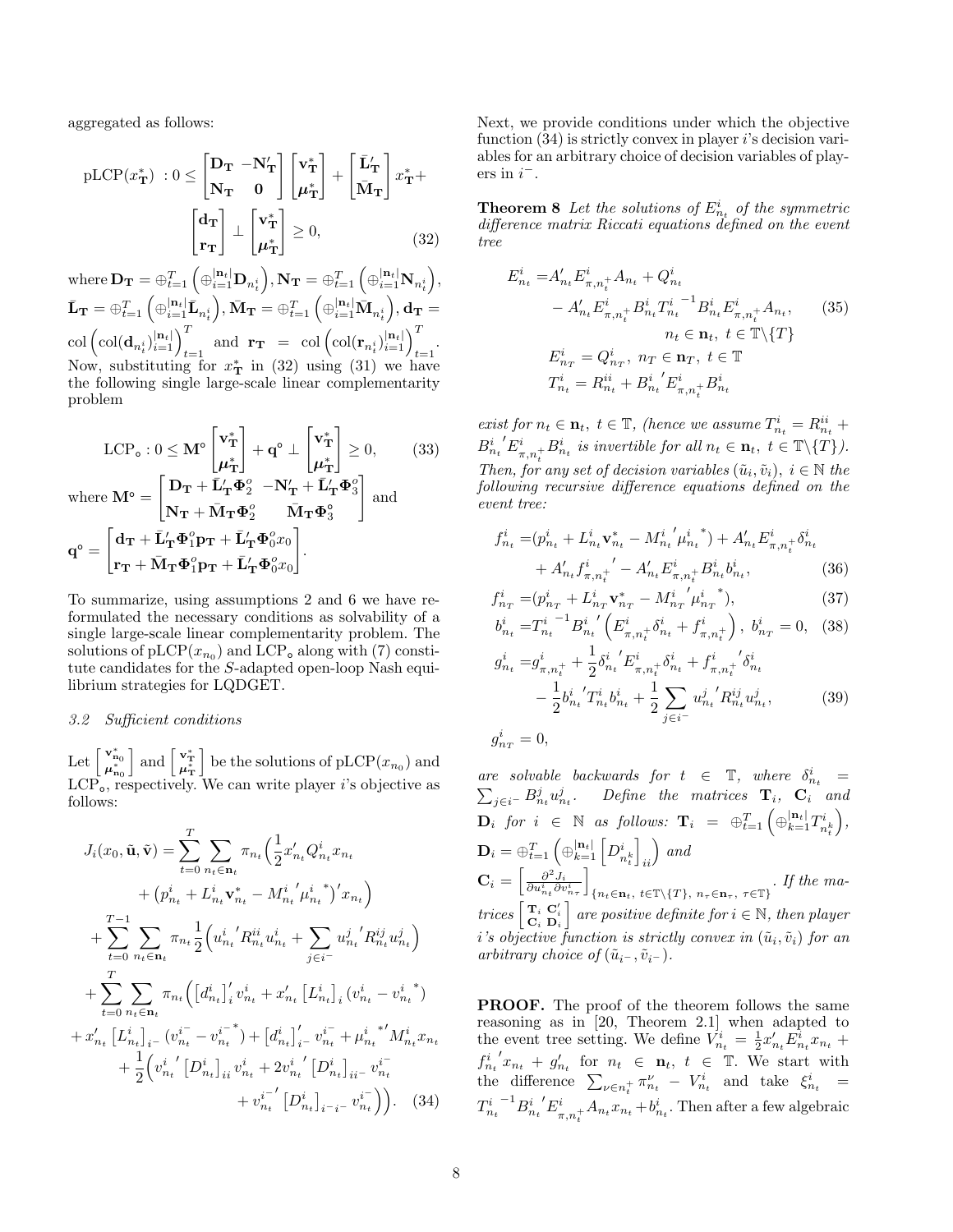manipulations using the recursive equations (35)-(39), we can rewrite the objective function (34) as

$$
J_{i}(x_{0}, ((\tilde{u}_{i}, \tilde{v}_{i}), (\tilde{u}_{i-}, \tilde{v}_{i-})))
$$
\n
$$
= V_{n_{0}}^{i} + \sum_{t=0}^{T-1} \sum_{n_{t} \in \mathbf{n}_{t}} \pi_{n_{t}} \left(\frac{1}{2}||u_{n_{t}}^{i} + \xi_{n_{t}}^{i}||_{T_{n_{t}}^{i}}\right)
$$
\n
$$
+ \sum_{t=0}^{T} \sum_{n_{t} \in \mathbf{n}_{t}} \pi_{n_{t}} \left(x_{n_{t}}^{\prime}\left[L_{n_{t}}^{i}\right]_{i}\left(v_{n_{t}}^{i} - v_{n_{t}}^{i}\right)\right)
$$
\n
$$
+ x_{n_{t}}^{\prime}\left[L_{n_{t}}^{i}\right]_{i} - \left(v_{n_{t}}^{i} - v_{n_{t}}^{i}\right) + \left[d_{n_{t}}^{i}\right]_{i}^{\prime} v_{n_{t}}^{i} + \left[d_{n_{t}}^{i}\right]_{i}^{\prime} - v_{n_{t}}^{i-}
$$
\n
$$
+ \frac{1}{2} \left(||v_{n_{t}}^{i}||_{[D_{n_{t}}^{i}]_{i}}^{2} + 2v_{n_{t}}^{i}^{i}\left[D_{n_{t}}^{i}\right]_{ii} - v_{n_{t}}^{i-}
$$
\n
$$
+ v_{n_{t}}^{i}^{i} \left[D_{n_{t}}^{i}\right]_{i-i}^{2} - v_{n_{t}}^{i}\right) + \mu_{n_{t}}^{i} \left(M_{n_{t}}^{i} x_{n_{t}}\right). \quad (40)
$$

The matrix  $\begin{bmatrix} \mathbf{T}_i & \mathbf{C}'_i \\ \mathbf{C}_i & \mathbf{D}_i \end{bmatrix}$  is the Hessian matrix corresponding the player i's objective computed with the decision variables  $(\tilde{u}_i, \tilde{v}_i)$  for an arbitrary choice of  $(\tilde{u}_{i^-}, \tilde{v}_{i^-})$ . Clearly, convexity of (34) follows from the positive definiteness of the Hessian matrix.

**Remark 9** The matrix  $C_i$  captures the coupling between the decision variables  $\tilde{u}_i$  and  $\tilde{v}_i$ . Further, due to the linear state dynamics the elements of  $\mathbf{C}_i$  do not depend on the choice of the decision variables  $(\tilde{u}_i, \tilde{v}_i)$ .

Using Theorem 8 we have transformed the dynamic game into a static game. If assumption 2 holds true then players' action sets are non-empty, convex and bounded. Further, if conditions in Theorem 8 hold true, then players' objectives are strictly convex. Therefore, the LQDGET is a convex game; see Rosen [21], where player *i* minimizes the objective using  $(\tilde{u}_i, \tilde{v}_i)$  subject to constraints while the remaining players' actions are fixed at  $(\tilde{u}_{i-}, \tilde{v}_{i-})$ . We recall the following result for the existence of a Nash equilibrium for convex games.

**Theorem 10 ([21, Theorem 1])**  $An$  equilibrium point exists for every convex game.

The following theorem provides a sufficient condition for the existence of an S-adapted open-loop Nash equilibrium.

Theorem 11 Let assumptions 2 and 6 hold true. Let the solutions of the symmetric difference matrix Riccati equa $tions~(35)~exist, and~the~Hessian~matrices \begin{bmatrix} \mathbf{T}_i & \mathbf{C}'_i \ \mathbf{C}_i & \mathbf{D}_i \end{bmatrix}$  be positive definite for  $i \in \mathbb{N}$ . Then, the solutions of  $p\overrightarrow{LCP}(x_{n_0})$ and LCP<sub>o</sub>, denoted by  $\{v_{n_t}^*, n_t \in n_0^{++}\}$ , along with (23) and (24) provide a constrained open-loop S-adapted Nash equilibrium for LQDGET.

PROOF. We want to show that the solutions obtained

from solving  $pLCP(x_{n_0})$  and  $LCP_o$  along with (23) indeed provide an S-adapted open-loop Nash equilibrium. To establish this, we fix the strategies of players in  $i^$ at their Nash equilibrium values. Then, the best reply of player  $i$  is obtained by minimizing the objective (40) with respect to  $(\tilde{u}_i, \tilde{v}_i)$   $x_{\nu} = A_{n_t} x_{n_t} + B_{n_t}^i u_{n_t}^i +$  $\sum_{j\in i^-} B_{n_t}^j u_{n_t}^j$ \*,  $\nu \in n_t^+, n_t \in \mathbf{n}_t, t \in \mathbb{T} \setminus \{T\}, x_{n_0} = x_0$ and  $M_{n_t}^i x_{n_t} + N_{n_t}^i v_{n_t}^i + r_{n_t}^i \ge 0, v_{n_t}^i \ge 0, n_t \in \mathbf{n}_t, t \in \mathbb{T}$ . Since the objective function is convex in the decision variables, the KKT conditions provide the necessary and sufficient conditions for a minimum. The KKT conditions are as follows:

for 
$$
n_t \in \mathbf{n}_t, t \in \mathbb{T} \setminus \{T\},
$$
  
\n
$$
T_{n_t}^i(u_{n_t}^i + \xi_{n_t}^i) + \sum_{\tau=t+1}^T \sum_{\alpha \in \mathbf{n}_\tau \cap n_t^{i+}} \pi_{n_t}^\alpha \frac{\partial x_\alpha'}{\partial u_{n_t}^i}
$$
\n
$$
\left( \left[L_{\alpha}^i\right]_i (v_{\alpha}^i - v_{\alpha}^{i*}) - M_{\alpha}^{i'}(\mu_{\alpha}^i - \mu_{\alpha}^{i*}) \right) = 0,
$$
\nfor  $n_t \in \mathbf{n}_t, t \in \mathbb{T},$   
\n
$$
0 \leq \left[D_{n_t}^i\right]_{ii} v_{n_t}^i + \left[D_{n_t}^i\right]_{ii-} v_{n_t}^{i-*} - N_{n_t}^i \mu_{n_t}^i
$$
\n
$$
+ \left[L_{n_t}^i\right]_i' x_{n_t} + \left[d_{n_t}^i\right]_i \perp v_{n_t}^i \geq 0,
$$
\n
$$
0 \leq M_{n_t}^i x_{n_t} + N_{n_t}^i v_{n_t}^i + r_{n_t}^i \perp \mu_{n_t}^i \geq 0,
$$
\nwhere  $x_{n_t} = A_{n_t}^- x_{n_t}^- + B_{n_t}^i u_{n_t}^i + \sum_{j \in i^-} B_{n_t}^j u_{n_t}^j^*.$ 

Next, we substitute for  $v_{n_t}^i = v_{n_t}^i$ ∗ in the above equations to obtain the following equations:

for 
$$
n_t \in \mathbf{n}_t, t \in \mathbb{T} \backslash \{T\},
$$
  
\n $T_{n_t}^i(u_{n_t}^i + \xi_{n_t}^i) = 0,$   
\nfor  $n_t \in \mathbf{n}_t, t \in \mathbb{T},$   
\n $0 \le [D_{n_t}^i]_{ii} v_{n_t}^{i,*} + [D_{n_t}^i]_{ii} - v_{n_t}^{i,*} - N_{n_t}^i \mu_{n_t}^{i,*} + [L_{n_t}^i]_i' x_{n_t} + [d_{n_t}^i]_i \perp v_{n_t}^{i,*} \ge 0,$   
\n $0 \le M_{n_t}^i x_{n_t} + N_{n_t}^i v_{n_t}^{i,*} + r_{n_t}^i \perp \mu_{n_t}^{i,*} \ge 0,$   
\nwhere  $x_{n_t} = A_{n_t^-} x_{n_t^-} + B_{n_t}^i u_{n_t}^i + \sum_{j \in i^-} B_{n_t^-}^j u_{n_t}^j.$ 

The decision variables  $u_{n_t}^i$ ∗ are obtained by solving the TPBVP  $(8-9)$ . The control action of player *i* given by  $u^i_{n_t}$  $^* := -B^i_{n_t}$  $R_i^i \lambda_\tau^i$  $t_{\pi,n_t^{+}}^{i}$  solves  $T_{n_t}^{i}(u_{n_t}^{i} + \xi_{n_t}^{i}) = 0$ . Then, the state trajectory generated by  $u_{n_t}^i$ \* is  $x_{n_t}^*$ . Therefore, it remains to verify if  $v_{n_t}^i$ ∗ satisfy the remaining KKT conditions, that is,

for 
$$
n_t \in \mathbf{n}_t, t \in \mathbb{T}
$$
,  
\n
$$
0 \leq [D_{n_t}^i]_{ii} v_{n_t}^{i^*} + [D_{n_t}^i]_{ii^-} v_{n_t}^{i^-} - N_{n_t}^i \mu_{n_t}^{i^*} + [L_{n_t}^i]_i^i x_{n_t}^* + [d_{n_t}^i]_i \perp v_{n_t}^i \geq 0,
$$
\n
$$
0 \leq M_{n_t}^i x_{n_t}^* + N_{n_t}^i v_{n_t}^{i^*} + r_{n_t}^i \perp \mu_{n_t}^{i^*} \geq 0.
$$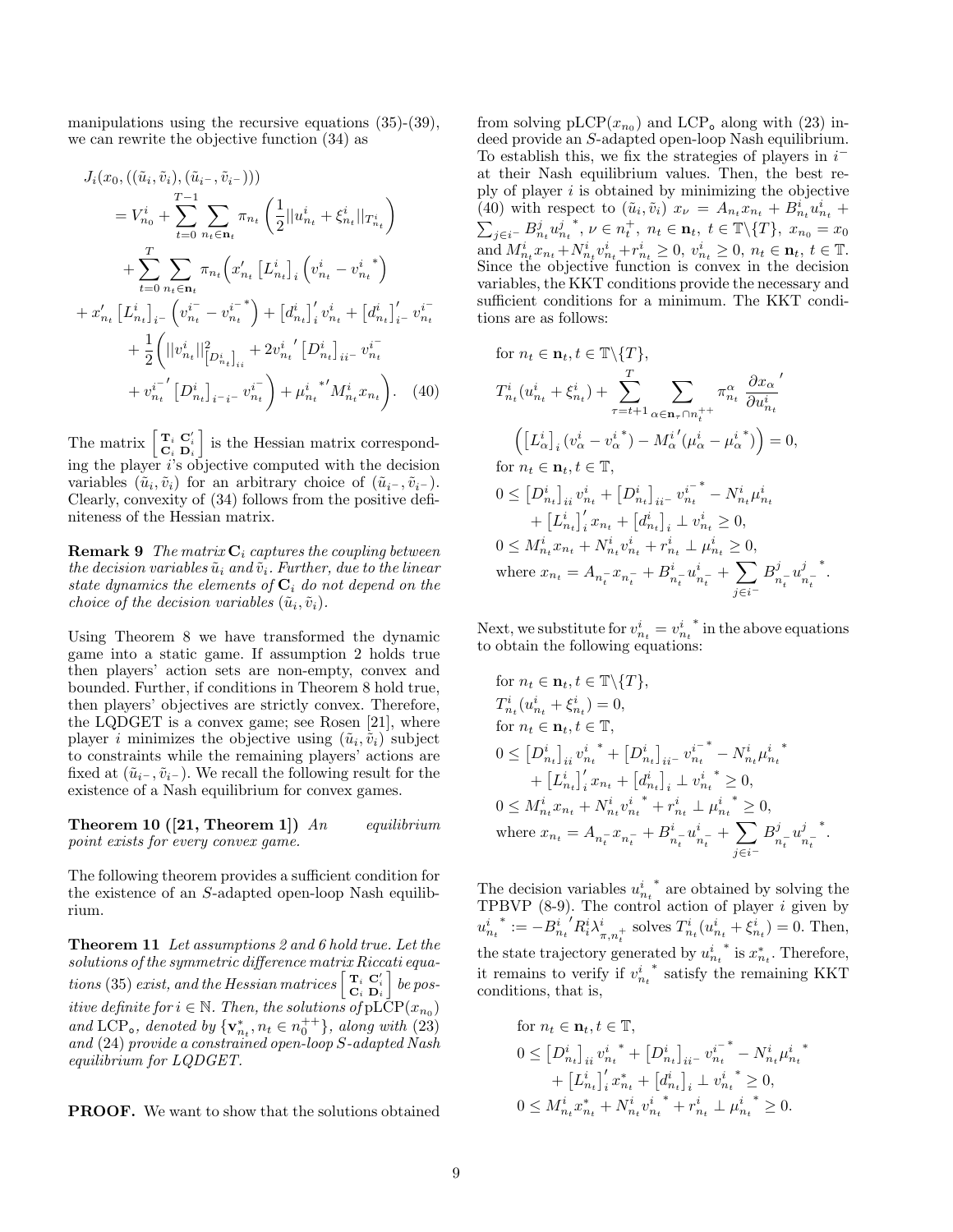Clearly, the above conditions are satisfied by  $\{v_{n_t}^i$  $\mu_{n_t}^i$ \*,  $n_t \in n_0^{++}$  as they are precisely the parametric linear complementarity problems evaluated along the equilibrium state trajectory (8).

# 4 S-adapted feedback Nash equilibrium

We introduce the reachable set  $\mathcal{X}_{n_t} \in \mathbb{R}^n$ , i.e., the set of all state variables  $x_{n_t} \in \mathbb{R}^n$  at node  $n_t$  that are reachable when the players use some combination of admissible actions along a realized sample path  $n_0 \rightarrow n_t$  starting from the root node  $n_0$ . Recall that the set of admissible actions taken by the players along a sample path  $n_0 \rightsquigarrow n_t$ is given by  $\{\psi_{\alpha}, \alpha \in n_0 \leadsto n_t\}$ ; see Figure 1.

Definition 12 (S-adapted feedback Nash equilibrium)

The set of strategies  $(\tilde{\psi}_1^*, \tilde{\psi}_2^*, \cdots, \tilde{\psi}_N^*)$  constitute an Sadapted feedback Nash equilibrium for the LQDGET if it satisfies the following set of backward recursive inequalities:

for every 
$$
n_T \in \mathbf{n}_T
$$
  
\n
$$
J_i\left(x_0, \{\psi_\alpha, \alpha \in n_0 \leadsto n_T^-\}, (\psi_{n_T}^i, \psi_{n_T}^{i-*})\right)
$$
\n
$$
\leq J_i\left(x_0, \{\psi_\alpha, \alpha \in n_0 \leadsto n_T^-\}, (\psi_{n_T}^{i-*}, \psi_{n_T}^{i-*})\right), \quad (41)
$$
\nfor every  $n \in \mathbb{N}$ ,  $t = T - 1$ ,  $T = 2$ , ..., 0, (recursionelu)

for every  $n_t \in \mathbf{n}_t$ ,  $t = T - 1, T - 2, \cdots, 0$  (recursively)

$$
J_i\left(x_0, \{\psi_\alpha, \alpha \in n_0 \leadsto n_t^-\}, (\psi_{n_t}^i, \psi_{n_t}^{i-*}),\right)
$$

$$
\{\psi_{n_\tau}^*, n_\tau \in n_t^{++} \backslash n_t\}\right)
$$

$$
\leq J_i\left(x_0, \{\psi_\alpha, \alpha \in n_0 \leadsto n_t^-\}, (\psi_{n_t}^{i,*}, \psi_{n_t}^{i-*}),\right)
$$

$$
\{\psi_{n_\tau}^*, n_\tau \in n_t^{++} \backslash n_t\}\right).
$$
(42)

In the above definition, the first inequality holds true for all the admissible actions  $\{\psi_{\alpha}, \alpha \in n_0 \leadsto n_T^-\}$  taken along the sample path  $n_0 \leadsto n_T^-$ . Similarly, in (42), the inequalities defined recursively backward at time  $t =$  $T-1, \dots, 0$ , hold true for all the admissible strategies  $\{\psi_\alpha,\alpha \in [n_0] \leadsto n_t^-\}$  taken along the realized sample path  $n_0 \leadsto n_t^-$ . We have the following proposition.

**Proposition 13** Every N-tuple  $(\tilde{\psi}_1^*, \tilde{\psi}_2^*, \cdots, \tilde{\psi}_N^*)$  that satisfies the set of inequalities (42) also satisfies the set of  $N$  inequalities  $(5)$ .

The proof of the above proposition follows directly from Proposition 3.9 of [18] when adapted to an event tree setting. The proposition says that every S-adapted feedback Nash equilibrium, obtained through solving (41- 42), is also an S-adapted Nash equilibrium, i.e., they also solve  $(5)$ .

Remark 14 The above recursive formulation naturally leads to a static game at node  $n_t$  where the downstream decisions at the nodes  $n_t^{++} \$  n\_t are fixed at their equilibrium values. During this recursive procedure, if there exist at any time period more than one Nash equilibrium, then we will need to solve the upstream static games for each one of these equilibria to obtain the complete set of feedback Nash equilibria.

For any  $x_{n_t} \in \mathcal{X}_{n_t}$  the subgame starting at  $(n_t, x_{n_t})$ associated with the LQDGET is then given by

$$
\mathbf{sg}(n_t, x_{n_t}) : \min_{\begin{subarray}{l} \text{min} \\ \psi_{n_\tau} := (\psi_{n_\tau}^i, \psi_{n_\tau}^{i-}), \end{subarray}} J_i(n_t, x_{n_t}, \{(\psi_{n_\tau}^i, \psi_{n_\tau}^{i-}), n_\tau \in n_t^{++}\}),
$$
\n
$$
(43)
$$

subject to

$$
\hat{x}_{n_{\tau}} = A_{n_{\tau}} \hat{x}_{n_{\tau}} + B_{n_{\tau}}^{i} u_{n_{\tau}}^{i} + \sum_{j \in i^{-}} B_{n_{\tau}}^{j} u_{n_{\tau}}^{j},
$$

$$
n_{\tau} \in \mathbf{n}_{\tau}, \ \tau \in \mathbb{T} \setminus \{0\}, \ \hat{x}_{n_{t}} = x_{n_{t}},
$$

and

∤

$$
M_{n_{\tau}}^{i}\hat{x}_{n_{\tau}} + N_{n_{\tau}}^{i}v_{n_{\tau}}^{i} + r_{n_{\tau}}^{i} \ge 0, v_{n_{\tau}}^{i} \ge 0, n_{\tau} \in n_{t}^{++},
$$

where

$$
J_i(n_t, x_{n_t}, (\psi_{n_t}^i, \psi_{n_t}^{i-}), \{\psi_{n_\tau}, n_\tau \in n_t^{++} \backslash n_t\})
$$
  
= 
$$
\sum_{\tau=t}^{T-1} \sum_{n_\tau \in \mathbf{n}_\tau \cap n_t^{++}} \pi_{n_\tau} g_i(n_\tau, x_{n_\tau}, (u_{n_\tau}^i, u_{n_\tau}^{i-}), (v_{n_\tau}^i, v_{n_\tau}^{i-}))
$$
  
+ 
$$
\sum_{n_T \in \mathbf{n}_T \cap n_t^{++}} \pi_{n_T} g v_i(n_T, x_{n_T}, (v_{n_T}^i, v_{n_T}^{i-})). \quad (44)
$$

We make the following additional assumption, besides assumption 2, concerning the players' objectives.

**Assumption 15** We define  $s \times s$  matrices  $\hat{D}_{n_t}$  for  $n_t \in$  $n_0^{++}$  as

$$
\hat{D}_{n_t} := \begin{bmatrix} \begin{bmatrix} D_{n_t}^1 \end{bmatrix}_{11} & \begin{bmatrix} D_{n_t}^1 \end{bmatrix}_{12} & \cdots & \begin{bmatrix} D_{n_t}^1 \end{bmatrix}_{1N} \\ \begin{bmatrix} D_{n_t}^2 \end{bmatrix}_{21} & \begin{bmatrix} D_{n_t}^2 \end{bmatrix}_{22} & \cdots & \begin{bmatrix} D_{n_t}^2 \end{bmatrix}_{2N} \\ \vdots & \vdots & \ddots & \vdots \\ \begin{bmatrix} D_{n_t}^N \end{bmatrix}_{N1} & \begin{bmatrix} D_{n_t}^N \end{bmatrix}_{N2} & \cdots & \begin{bmatrix} D_{n_t}^N \end{bmatrix}_{NN} \end{bmatrix} \end{bmatrix} \tag{45}
$$

and assume that the matrix  $\hat{D}_{n_t} + \hat{D}'_{n_t}$  is positive definite for all  $n_t \in n_0^{++}$ . Here,  $[D_{n_t}^i]_{jk}$ ,  $j, k \in \mathbb{N}$  is the  $s_j \times s_k$  submatrix associated with the quadratic term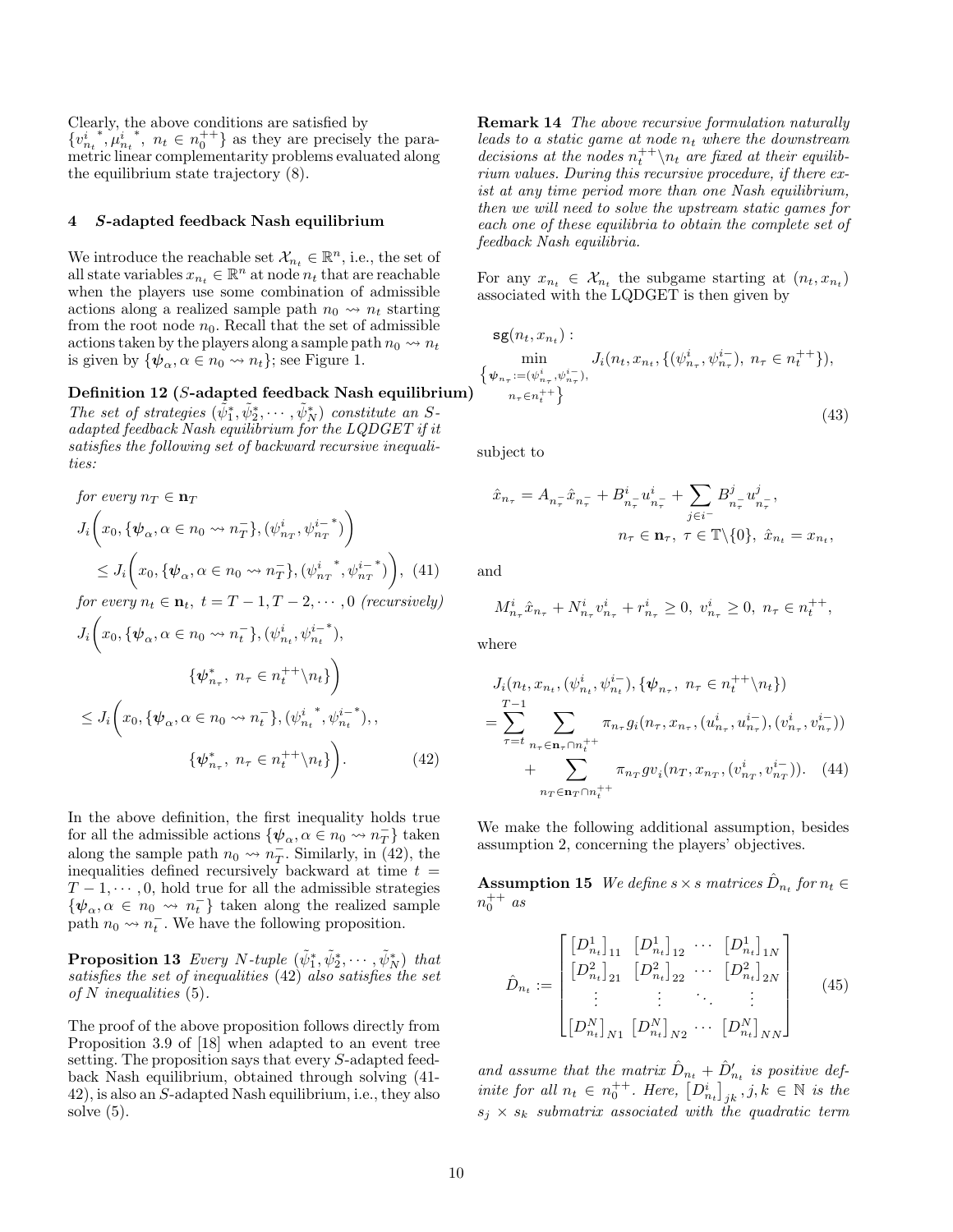$\mathbf{v}_{n_t}^\prime D_{n_t}^i \mathbf{v}_{n_t} \coloneqq \sum_{j \in \mathbb{N}} \sum_{k \in \mathbb{N}} v_{n_t}^j$  $\left.\left\langle \left[D_{n_{t}}^{i}\right] _{jk}v_{n_{t}}^{k}\right.$  in the player i's objective (4).

We have the following theorem characterizing the Sadapted feedback Nash equilibrium of LQDGET.

Theorem 16 Let assumptions 2 and 15 hold true. For an N-person constrained LQDGET the set of strategies  ${u_{n_t}}^* \equiv \gamma_{\text{f}_n}^{i^*}$  $n_t(x_{n_t}), n_t \in n_0^{++} \$  n\_T, v\_{n\_t}^i \*,  $n_t \in n_0^{++}$ } provides a feedback-Nash equilibrium solution if and only  $\widetilde{a}_i$  there exist value functions  $W^i(n_t,x_{n_t}):\mathcal{X}_{n_t}\to\mathbb{R}$  such that the following backward recursive equations defined on the event tree are satisfied:

$$
W^{i}(n_{t}, x_{n_{t}})
$$
\n
$$
= \min_{\{u_{n_{t}}^{i}, v_{n_{t}}^{i}} \left\{ g_{i}(n_{t}, x_{n_{t}}, (u_{n_{t}}^{i}, \gamma_{t_{n_{t}}^{i}}^{i^{-*}}(x_{n_{t}})), (v_{n_{t}}^{i}, v_{n_{t}}^{i^{-*}})) \right\}
$$
\n
$$
+ \sum_{\nu \in n_{t}^{+}} \pi_{n_{t}}^{\nu} W^{i}(\nu, x_{\nu}) \right\} \quad (46)
$$

subject to 
$$
x_{\nu} = A_{n_t} x_{n_t} + B_{n_t}^i u_{n_t}^i + \sum_{j \in i^-} B_{n_t}^j \gamma_f{}_{n_t}^j{}^*
$$
,  
\n $\nu \in n_t^+, t \in \mathbb{T} \setminus \{T\}, x_{n_0} = x_0$   
\n $M_{n_t}^i x_{n_t} + N_{n_t}^i v_{n_t}^i + r_{n_t}^i \ge 0, v_{n_t}^i \ge 0$   
\nand  $W^i(n_T, x_{n_T}) = gv_i(n_T, x_{n_T}, (v_{n_T}^{i,*}, v_{n_T}^{i,*}))$ 

 $-\mu_{n_{\scriptscriptstyle T}}^i$  $^{*}(M_{n_{T}}^{i}x_{n_{T}}+N_{n_{T}}^{i}v_{n_{T}}^{i})$ \* +  $r_{n_T}^i$ ),  $\forall n_T \in \mathbf{n}_T$ where  $(\mathbf{v}_{n_T}^*, \boldsymbol{\mu}_{n_T}^*) = \text{SOL}(\text{pLCP}(x_{n_T})), \ \forall n_T \in \mathbf{n}_T.$ 

PROOF. The proof of the theorem follows from [2, Theorem III.3] when adapted to the event tree setting.

Although Theorem 16 provides a characterization of Sadapted feedback-Nash equilibrium, through the value function (46), it does not give additional information on the solvability of (46). Notice that the minimization problem (46) involves one constrained minimization problem for each player  $i \in \mathbb{N}$ . Due to separability of the objective function and due to the unique solution  $(\mathbf{v}_{n_t}^*, \mu_{n_t}^*) = \text{Sol}(\text{pLCP}(x_{n_t}))$  the value function at node  $n_t$  is obtained by substituting the feedback-Nash equilibrium solution in the associated Lagrangian as

$$
W^{i}(n_{t}, x_{n_{t}}) =
$$
  
\n
$$
g_{i}(n_{t}, x_{n_{t}}, (\gamma_{t_{n_{t}}}^{i^{*}}(x_{n_{t}}), \gamma_{t_{n_{t}}}^{i^{-*}}(x_{n_{t}})), (v_{n_{t}}^{i^{*}}, v_{n_{t}}^{i^{-*}}))
$$
  
\n
$$
-\mu_{n_{t}}^{i^{*}}'(M_{n_{t}}^{i}x_{n_{t}} + N_{n_{t}}^{i}v_{n_{t}}^{i^{*}} + r_{n_{t}}^{i}) + \sum_{\nu \in n_{t}} \pi_{n_{t}}^{\nu} W^{i}(\nu, x_{\nu}).
$$

The second term  $\mu_{n_t}^i$ \*' $(M_{n_t}^ix_{n_t} + N_{n_t}^iv_{n_t}^i^* + r_{n_t}^i) = 0$ due to complementarity condition associated with  $pLCP(x_{n_t})$ . In the remaining section, we show that this observation enables to relate the value function (46) with the value function associated with a parametric unconstrained dynamic game defined on the event tree; thereby providing a way for solving (46) and computing the S-adapted feedback Nash equilibrium. To this end, we define the following parametric dynamic game defined on the event tree. Introduce the parametric linearquadratic game defined on the event tree as follows:

$$
\begin{aligned}\n\textbf{pLQDGET}: \quad & \min_{\left\{u_{n_{\tau}}^i, \ n_{\tau} \in n_0^{++} \setminus \mathbf{n}_T\right\}} J_i^p(x_0, \tilde{\mathbf{u}}; (\tilde{\mathbf{w}}, \tilde{\boldsymbol{\theta}})) \\
& \text{subject to (1)},\n\end{aligned}
$$
\n
$$
(47)
$$

where

$$
J_i^p(x_0, \tilde{\mathbf{u}}; (\tilde{\mathbf{w}}, \tilde{\boldsymbol{\theta}})) = J_i(x_0, \tilde{\mathbf{u}}, \tilde{\mathbf{v}})
$$
  
- 
$$
\sum_{t=0}^T \sum_{n_t \in \mathbf{n}_t} \pi_{n_t} \theta_{n_t}^{i'} \left( M_{n_t}^i x_{n_t} + N_{n_t}^i w_{n_t}^i + r_{n_t}^i \right).
$$

Theorem 17 For an N-person unconstrained pLQD-GET the set of strategies  $\{u_{n_t}^i$ \* :=  $\xi^i_{n_t}(x_{n_t}), n_t \in$  $\mathbf{n}_t, t \in \mathbb{T} \setminus \{T\}$  provides a feedback-Nash equilibrium solution if and only if there exist value functions  $W_p^i(n_t, \cdot; \{(\mathbf{w}_\alpha, \theta_\alpha), \alpha \in n_t^{++}\}) : \mathbb{R}^n \to \mathbb{R} \text{ such that the }$ following backward recursive equations defined on the event tree are satisfied:

$$
W_p^i(n_t, x_{n_t}; \{(\mathbf{w}_{\alpha}, \boldsymbol{\theta}_{\alpha}), \ \alpha \in n_t^{++}\})
$$
  
= 
$$
\min_{u_{n_t}^i} \left\{ g_i\left(n_t, x_{n_t}, (u_{n_t}^i, \xi_{n_t}^i(x_{n_t}; (\mathbf{w}_{\alpha}, \boldsymbol{\theta}_{\alpha}), \ \alpha \in n_t^{++})\right) \right\}
$$
  
, 
$$
(w_{n_t}^i, w_{n_t}^i) \right\} - \theta_{n_t}^{i'} \left(M_{n_t}^i x_{n_t} + N_{n_t}^i w_{n_t}^i + r_{n_t}^i\right)
$$
  
+ 
$$
\sum_{\nu \in n_t^{+}} \pi_{n_t}^{\nu} W_p^i(\nu, x_{\nu}; \{(\mathbf{w}_{\alpha}, \boldsymbol{\theta}_{\alpha}), \ \alpha \in \nu^{++}\}) \right\}, \quad (48)
$$

$$
W_p^i(n_T, x_{n_T}; \{(\mathbf{w}_{n_T}, \theta_{n_T}), n_T \in \mathbf{n}_T\})
$$
  
=  $gv_i(n_T, x_{n_T}, (w_{n_T}^i, w_{n_T}^{i^-}))$   
-  $\theta_{n_T}^{i'}$  ( $M_{n_T}^{i} x_{n_T} + N_{n_T}^{i} w_{n_T}^{i} + r_{n_T}^{i}$ ), (49)

where  $x_{\nu} = A_{n_t} x_{n_t} + B_{n_t}^i u_{n_t}^i$  $+\sum_{j\in i^-}B_{n_t}^j\xi_{n_t}^j(x_{n_t};(\mathbf{w}_{\alpha},\boldsymbol{\theta}_{\alpha}),\ \alpha\in n_t^{++}),\ \nu\in n_t^+,\ n_t\in$  $\mathbf{n}_t, t \in \mathbb{T} \backslash \{T\}, x_{n_0} = x_0$ . Every such parametric Nash equilibrium solution admits a representation given by

$$
u_{n_t}^i := \xi_{n_t}^i(x_{n_t}; (\mathbf{w}_\alpha, \boldsymbol{\theta}_\alpha), \ \alpha \in n_t^{++}). \tag{50}
$$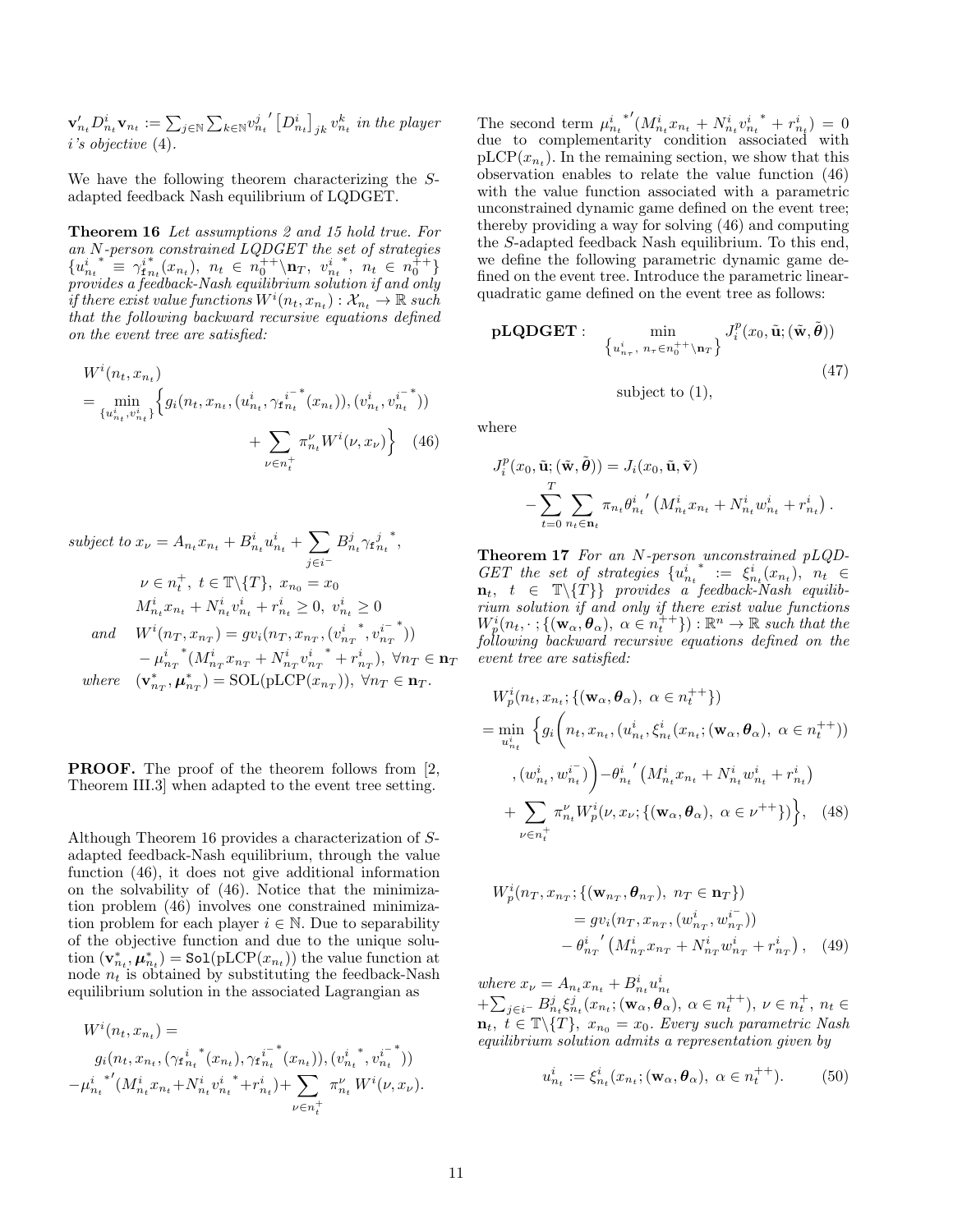PROOF. The existence of a feedback-Nash equilibrium for pLQDGET follows directly from the proof of [2, Lemma III.4] when adapted to event tree. Since there are no cross terms between the decision variables  $u_{n_t}^i$  and the parameters  $(\mathbf{w}_{n_t}, \theta_{n_t})$  the decision variable  $u_{n_t}^i$  in the KKT conditions is a function the current state and the parameters  $\{(\mathbf{w}_{\alpha}, \theta_{\alpha}), \alpha \in n_t^{++}\}\$ . Therefore, the feedback Nash equilibrium strategy  $\{u_{n_t}^i, n_t \in n_0^{++} \setminus \mathbf{n}_T\}$ admits the representation (50).

The following theorem relates the Nash equilibrium strategy associated with LQDGET and the parametric feedback Nash equilibrium strategy associated with pLQDGET.

Theorem 18 Let assumptions 2 and 15 hold true. The constrained S-adapted feedback Nash equilibrium is given by the set of strategies where

$$
u_{n_t}^{i^*} := \gamma_{n_t}^{i^*}(x_{n_t}) = \xi_{n_t}^{i}(x_{n_t}; \{(\mathbf{v}_{\alpha}^*, \boldsymbol{\mu}_{\alpha}^*), \ \alpha \in n_t^{++}\}), \tag{51}
$$

with  $(\mathbf{v}_{\alpha}^*, \boldsymbol{\mu}_{\alpha}^*) = \text{sol}(\text{pLCP}(x_{\alpha}))$  and the state trajectory evolves on the scenario tree as follows:

$$
x_{\nu} = A_{n_t} x_{n_t} + \sum_{j \in \mathbb{N}} B_{n_t}^j \xi_{n_t}^j (x_{n_t}; \{(\mathbf{v}_{\alpha}^*, \mu_{\alpha}^*), \ \alpha \in n_t^{++}\})
$$

Further, we have

$$
W^{i}(n_{t}, x_{n_{t}}) = W_{p}^{i}(n_{t}, x_{n_{t}}; \{(\mathbf{v}_{\alpha}^{*}, \boldsymbol{\mu}_{\alpha}^{*}), \ \alpha \in n_{t}^{++}\}).
$$
\n(52)

PROOF. The proof of the theorem follows from [2, Theorem III.5] when adapted to the event tree setting.

To summarize, besides obtaining the S-adapted Nash equilibrium of LQDGET through a parametric Nash equilibrium strategy (51), Theorem 18 also provides a way to obtain the value function (46), from the parametric value function (48), through the relation (52).

# 4.1 Procedure for solving the dynamic programming equation

In this subsection, we show that under a few additional assumptions on strategy spaces, and a functional form of the parametric value function it is possible to solve the dynamic programming equation (48). We have the following assumption.

Assumption 19 The equilibrium controls that enter the dynamics (1) are restricted to be affine in the state variable, i.e.,

$$
u_{n_t}^{i^*} \equiv E_{n_t}^i x_{n_t} + F_{n_t}^i, E_{n_t}^i \in \mathbb{R}^{m_i \times n}, F_{n_t}^i \in \mathbb{R}^{m_i}, \forall i \in \mathbb{N}.
$$
  
(53)  
Further, the value function for player  $i \in \mathbb{N}$  at time t  
takes the following parametric form:

$$
W_p^i(n_t, x_{n_t}; \{(\mathbf{w}_{\alpha}, \boldsymbol{\theta}_{\alpha}), \alpha \in n_t^{++}\})
$$
  
=  $\frac{1}{2} x'_{n_t} P_{n_t}^i x_{n_t} + \beta_{\mathbf{f}_{n_t}}^i x_{n_t} + \eta_{n_t}^i$   
+  $\sum_{\alpha \in n_t^{++}} \pi_{n_t}^{\alpha} \left(\frac{1}{2} \begin{bmatrix} \mathbf{w}_{\alpha} \\ \boldsymbol{\theta}_{\alpha} \end{bmatrix}^{\prime} \begin{bmatrix} D_{\alpha}^i & -\mathbf{N}_{\alpha}' \\ -\mathbf{N}_{\alpha} & \mathbf{0} \end{bmatrix} \begin{bmatrix} \mathbf{w}_{\alpha} \\ \boldsymbol{\theta}_{\alpha} \end{bmatrix} + d_{\alpha}^i \mathbf{w}_{\alpha} \right).$ 

We write down the Lagrangian associated with player  $i$ 's minimization problem  $(48)$  as follows:

$$
\mathcal{L}_{n_t}^{i} := g_i\left(n_t, x_{n_t}, u_{n_t}^{i}, \xi_{n_t}^{i^{-*}}(x_{n_t}; \{(\mathbf{w}_{\alpha}, \boldsymbol{\theta}_{\alpha}), \alpha \in n_t^{++}\}),\right)
$$

$$
(v_{n_t}^{i}, v_{n_t}^{i^{-*}})\right) - \mu_{n_t}^{i'}(M_{n_t}^{i} x_{n_t} + N_{n_t}^{i} v_{n_t}^{i} + r_{n_t}^{i})
$$

$$
+ \sum_{\nu \in n_t^{+}} \pi_{n_t}^{\nu} W_p^{i}(\nu, x_{\nu}; \{(\mathbf{w}_{\alpha}, \boldsymbol{\theta}_{\alpha}), \alpha \in \nu^{++}\}), \quad (54)
$$

where  $x_{\nu} = A_{n_t} x_{n_t} + B_{n_t}^i u_{n_t}^i$ +  $\sum_{j\in i^-} B_{n_t}^j \xi_{n_t}^j$ \* $(x_{n_t}; \{(\mathbf{w}_{\alpha}, \boldsymbol{\theta}_{\alpha}), \alpha \in n_t^{++}\})$ . The Karush-Kuhn-Tucker conditions associated with the minimization problem (48) are given by

$$
(R_{n_t}^{ii} + B_{n_t}^{i'} P_{\pi, n_t}^i B_{n_t}^i)(E_{n_t}^i x_{n_t} + F_{n_t}^i)
$$
  
+  $B_{n_t}^{i'} P_{\pi, n_t}^i [A_{n_t} + \sum_{j \in i^-} B_{n_t}^j E_{n_t}^j] x_{n_t}$   
+  $B_{n_t}^{i'} P_{\pi, n_t}^i \sum_{j \in i^-} B_{n_t}^j F_{n_t}^j + B_{n_t}^{i'} \beta_{\pi, n_t}^i = 0.$  (55)

Since the above equalities have to hold true for all  $x_{n_t} \in$  $\mathcal{X}_{n_t}$ , equating the coefficients of  $x_{n_t}$ , we get for every  $i \in \mathbb{N}$  the following equations:

$$
(R_{n_t}^{ii} + B_{n_t}^{i'} P_{\pi, n_t^+}^i B_{n_t}^i) E_{n_t}^i
$$
  
+ 
$$
\sum_{j \in i^-} B_{n_t}^{i'} P_{\pi, n_t^+}^i B_{n_t}^j E_{n_t}^j = -B_{n_t}^{i'} P_{\pi, n_t^+}^i A_{n_t}, \quad (56)
$$

$$
(R_{n_t}^{ii} + B_{n_t}^{i'} P_{\pi, n_t^+}^i B_{n_t}^i) F_{n_t}^i
$$
  
+ 
$$
\sum_{j \in i^-} B_{n_t}^{i'} P_{\pi, n_t^+}^i B_{n_t}^j F_{n_t}^j = -B_{n_t}^{i'} \beta_{\pi, n_t^+}^i. \quad (57)
$$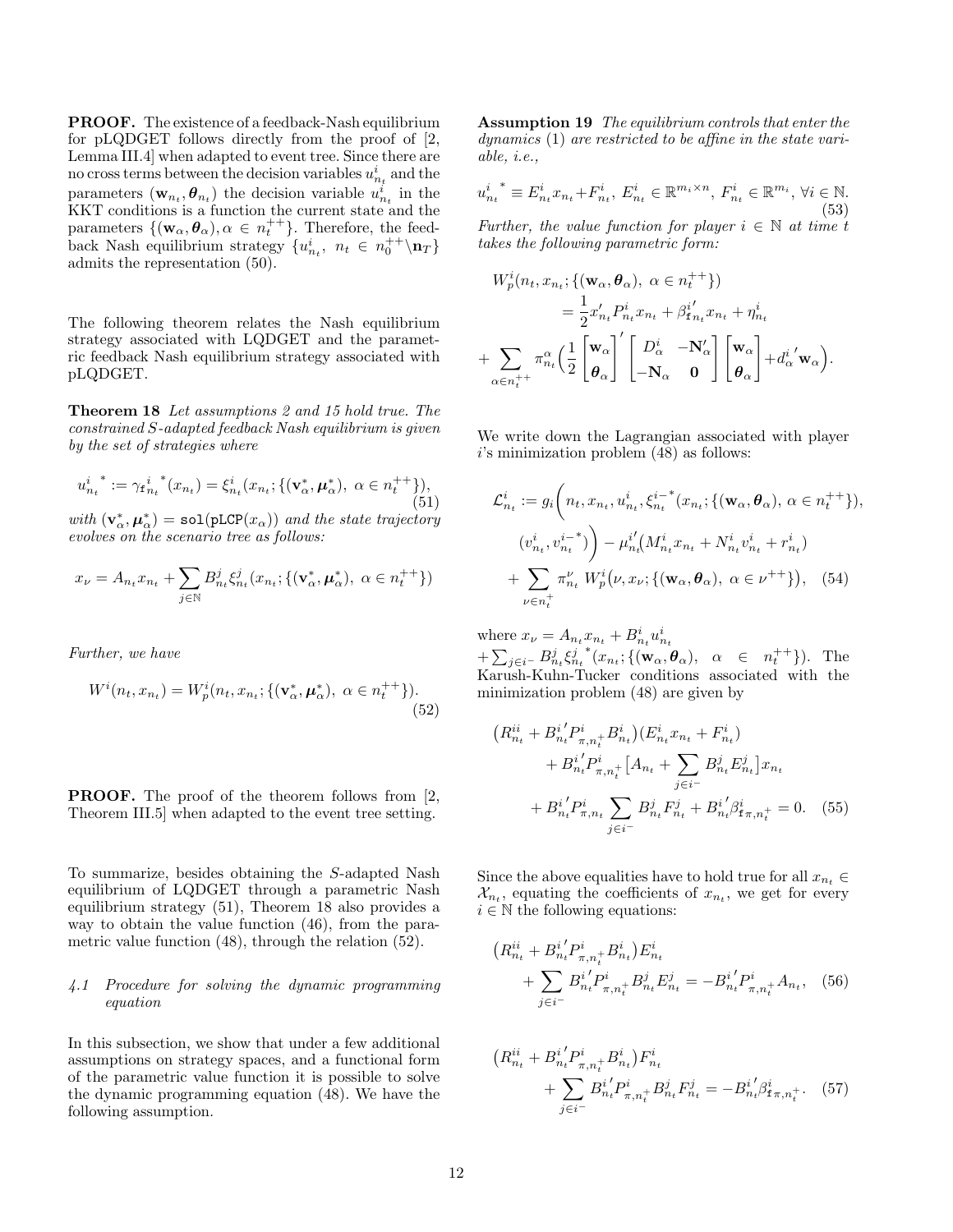The following theorem characterizes the feedback-Nash equilibrium strategy associated with pLQDGET.

Theorem 20 Consider the N-person pLQDGET with assumption 19 holding true. Then,  $\{x_{n_t}, n_t \in n_0^{++}\}$  constitutes a feedback Nash equilibrium state trajectory, if the following set of backward recursive equations are satisfied:

$$
P_{n_t}^i = Q_{n_t}^i + \left(A_{n_t} + \sum_{l \in \mathbb{N}} B_{n_t}^l E_{n_t}^l\right)' P_{\pi, n_t}^i
$$

$$
\left(A_{n_t} + \sum_{l \in \mathbb{N}} B_{n_t}^l E_{n_t}^l\right) + \sum_{l \in \mathbb{N}} E_{n_t}^l R_{n_t}^{il} E_t^l, \quad (58)
$$

$$
\beta_{\mathbf{f}_{n_t}}^i = p_{n_t}^i + L_{n_t}^i \mathbf{v}_{n_t}^* + \sum_{l \in \mathbb{N}} E_{n_t}^{l'} R_{n_t}^{il} F_{n_t}^l + \left( A_{n_t} + \sum_{l \in \mathbb{N}} B_{n_t}^l E_{n_t}^l \right)' \left( \beta_{\mathbf{f}_{\pi,n_t}}^i + P_{\pi,n_t}^i \sum_{l \in \mathbb{N}} B_{n_t}^l F_{n_t}^l \right),
$$
\n(59)

$$
\eta_{n_t}^i = \eta_{\pi,n_t}^i + \frac{1}{2} \sum_{l \in \mathbb{N}} F_{n_t}^{l'} R_{n_t}^{il} F_{n_t}^l + \frac{1}{2} \left( \sum_{l \in \mathbb{N}} B_{n_t}^l F_{n_t}^l \right)' \cdot P_{\pi,n_t}^i \left( \sum_{l \in \mathbb{N}} B_{n_t}^l F_{n_t}^l \right) + \left( \sum_{l \in \mathbb{N}} B_{n_t}^l F_{n_t}^l \right)' \beta_{\mathbf{f}_{\pi,n_t}^i}^i, \quad (60)
$$

with terminal conditions given by

$$
P_{n_T}^i = Q_{n_T}^i, \ \beta_{\text{f}_{n_T}}^i = p_{n_T}^i + L_{n_T}^i \mathbf{v}_{n_T}^*, \ and \ m_{n_T}^i = 0.
$$

Further, if  $(R_{n_t}^{ii} + B_{n_t}^{i'}$  $'P^i$  $\hat{p}_{\pi,n_t^+}^{i} B_{n_t}^{i})$  is positive definite, then the equilibrium control  $u_{n_t}^{i^*}$  $\sum_{i=1}^{\ast}$  is unique and is given by

$$
u_{n_t}^{i^*} = \xi_{n_t}^{i^*}(x_{n_t}; \{(\mathbf{w}_{\alpha}, \boldsymbol{\theta}_{\alpha}), \alpha \in n_t^{++}\}) = E_{n_t}^{i^*}x_{n_t} + F_{n_t}^{i^*},
$$

where the matrices  $E_{n_t}^i$  and  $F_{n_t}^i$  are obtained by solving (56) and (57) for  $i \in \mathbb{N}$ ,  $t \in \mathbb{T} \backslash \{T\}$ .

PROOF. To prove the result, it is sufficient to apply the verification result (48) from Theorem 17. The positive definiteness of the matrices guarantee a unique solution to the dynamic programming equation (48). The parametric feedback-Nash equilibrium is obtained by solving (56) and (57).

Next, we derive the relation between parametric feedback Nash equilibrium strategy and the parameters  $\{(\mathbf{w}_{\alpha}, \theta_{\alpha}), \alpha \in n_0^{++}\}\.$  We represent  $\mathbf{R}_{n_t} := \bigoplus_{i=1}^N R_{n_i}^{ii},\$  ${\bf P}_{n_t} \ := \ \operatorname{col}(P_{n_t}^i)_{i=1}^N, \ \ {\bm \beta}_{{\bf f}_{n_t}} \ \ : \ \operatorname{col}(\beta_{{\bf f}_{n_t}}^i)_{i=1}^N, \ \ \bar{{\bf B}}_{n_t} \ \ := \ \ \ \ \nonumber$  $\bigoplus_{i=1}^{N} B_{n_i}^i$ ,  $\mathbf{B}_{n_t} := \text{row}(B_{n_t}^i)_{i=1}^N$ ,  $\mathbf{E}_{n_t} := \text{col}(E_{n_t}^i)_{i=1}^N$  and

 $\mathbf{F}_{n_t} := \text{col}(F_{n_t}^i)_{i=1}^N$ . Then, (56) and (57) can be written in vector form as follows:

$$
(\mathbf{R}_{n_t} + \bar{\mathbf{B}}'_{n_t} \mathbf{P}_{\pi, n_t^+} \mathbf{B}_{n_t}) \mathbf{E}_{n_t} = -\bar{\mathbf{B}}'_{n_t} \mathbf{P}_{\pi, n_t^+} A_{n_t}, \quad (61)
$$

$$
(\mathbf{R}_{n_t} + \bar{\mathbf{B}}'_{n_t} \mathbf{P}_{\pi, n_t^+} \mathbf{B}_{n_t}) \mathbf{F}_{n_t} = -\bar{\mathbf{B}}'_{n_t} \beta_{\mathbf{f}_{\pi, n_t^+}}. \quad (62)
$$

In order to solve the above equations, we make the following assumption:

**Assumption 21** The matrix  $(\mathbf{R}_{n_t} + \bar{\mathbf{B}}'_{n_t} \mathbf{P}_{\pi,n_t^+} \mathbf{B}_{n_t})$  is invertible for  $n_t \in \mathbf{n}_t$ ,  $t \in \mathbb{T} \setminus \{T\}$ .

Let  $\mathbf{\Gamma}_{n_t} = -(\mathbf{R}_{n_t} + \bar{\mathbf{B}}'_{n_t}\mathbf{P}_{\pi,n_t} + \mathbf{B}_{n_t})^{-1}$  for  $n_t \in \mathbf{n}_t, t \in$  $\mathbb{T}\setminus\{T\}$ , then equation (59) can be represented in vector form as follows:

$$
\begin{bmatrix}\n\beta_{\mathbf{f}n_{t}}^{1} \\
\beta_{\mathbf{f}n_{t}}^{2} \\
\vdots \\
\beta_{\mathbf{f}n_{t}}^{N} \\
\vdots \\
\beta_{\mathbf{f}n_{t}}^{N}\n\end{bmatrix} = \begin{bmatrix}\np_{n_{t}}^{1} + L_{n_{t}}^{1} \mathbf{w}_{n_{t}} - M_{n_{t}}^{1} / \theta_{n_{t}}^{1} \\
p_{n_{t}}^{2} + L_{n_{t}}^{2} \mathbf{w}_{n_{t}} - M_{n_{t}}^{2} / \theta_{n_{t}}^{2} \\
\vdots \\
\vdots \\
\beta_{\mathbf{f}n_{t}}^{N} \\
\vdots \\
\beta_{\mathbf{f}n_{t}}^{N}\n\end{bmatrix} = \begin{bmatrix}\nP_{n_{t}}^{1} + L_{n_{t}}^{1} \mathbf{w}_{n_{t}} - M_{n_{t}}^{2} / \theta_{n_{t}}^{2} \\
\vdots \\
\vdots \\
\beta_{n_{t}}^{1} / R_{n_{t}}^{1} + L_{n_{t}}^{N} \mathbf{w}_{n_{t}} - M_{n_{t}}^{N} / \theta_{n_{t}}^{N}\n\end{bmatrix}
$$
\n
$$
+ \begin{bmatrix}\nE_{n_{t}}^{1} / R_{n_{t}}^{1} & E_{n_{t}}^{2} / R_{n_{t}}^{2} & \cdots & E_{n_{t}}^{N} / R_{n_{t}}^{2} \\
\vdots & \vdots & \ddots & \vdots \\
\vdots & \vdots & \ddots & \vdots \\
\vdots & \vdots & \ddots & \vdots \\
\beta_{n_{t}}^{1} / R_{n_{t}}^{N} + L_{n_{t}}^{2} / R_{n_{t}}^{N} & \cdots & E_{n_{t}}^{N} / R_{n_{t}}^{N}\n\end{bmatrix} \begin{bmatrix}\nF_{n_{t}}^{1} \\
F_{n_{t}}^{2} \\
\vdots \\
F_{n_{t}}^{N}\n\end{bmatrix}
$$
\n
$$
+ \begin{bmatrix}\n(A_{n_{t}} + \sum_{l \in \mathbb{N}} B_{n_{t}}^{l} E_{n_{t}}^{l}\n\end{bmatrix}^{l} \begin{bmatrix}\nP_{n_{t}}^{1} \\
P_{n_{t}}^{2} \\
\vdots \\
P_{n_{t}}^{2}\n\end{bmatrix} \begin{bmatrix}\nF_{n_{t}}^{1} \\
F_{
$$

 $\boldsymbol{\beta}_{\mathtt{f}_{n_t}} = \mathbf{p}_{n_t} + \begin{bmatrix} \mathbf{L}_{n_t} & -\mathbf{M}'_{n_t} \end{bmatrix} \begin{bmatrix} \mathbf{w}'_{n_t} & \boldsymbol{\theta}'_{n_t} \end{bmatrix}' + \mathbf{G}_{\mathtt{f}}{}_{n_t^+}^{n_t}$  $n_t^{n_t}\boldsymbol{\beta}_{\mathbf{f}_{\pi,n_t^+}},$ (63)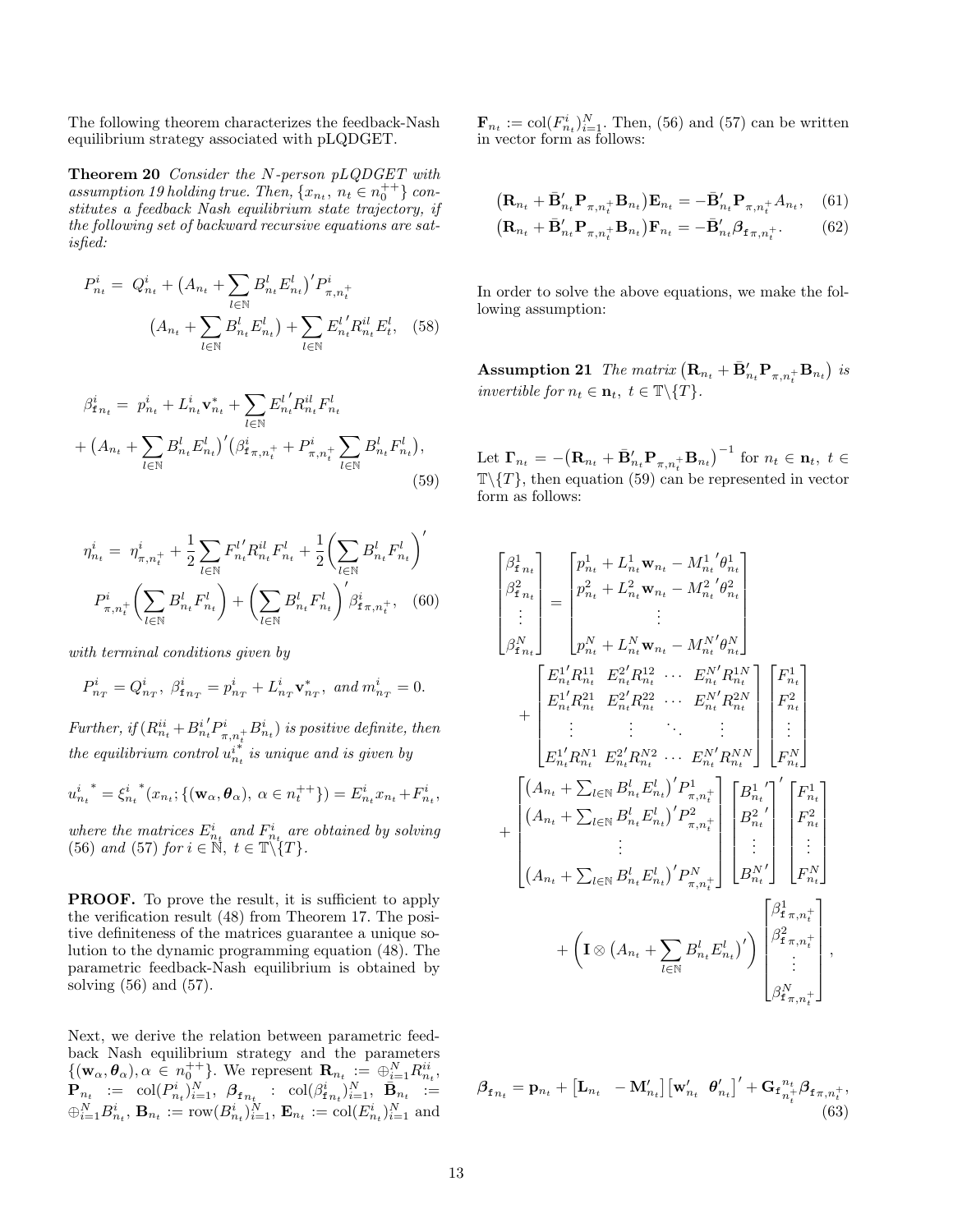where

$$
\mathbf{G}_{\mathbf{f}_{n_t}^{n_t}} := \left( \mathbf{I} \otimes \left( A_{n_t} + \sum_{l \in \mathbb{N}} B_{n_t}^l E_{n_t}^l \right)' \right) -
$$
\n
$$
\begin{bmatrix}\nE_{n_t}^{1'} R_{n_t}^{11} & E_{n_t}^{2'} R_{n_t}^{12} & \cdots & E_{n_t}^{N'} R_{n_t}^{1N} \\
E_{n_t}^{1'} R_{n_t}^{21} & E_{n_t}^{2'} R_{n_t}^{22} & \cdots & E_{n_t}^{N'} R_{n_t}^{2N} \\
\vdots & \vdots & \ddots & \vdots \\
E_{n_t}^{1'} R_{n_t}^{N_1} & E_{n_t}^{2'} R_{n_t}^{N_2} & \cdots & E_{n_t}^{N'} R_{n_t}^{N_N}\n\end{bmatrix} \mathbf{\Gamma}_{n_t} \bar{\mathbf{B}}'_{n_t}
$$
\n
$$
-\begin{bmatrix}\n(A_{n_t} + \sum_{l \in \mathbb{N}} B_{n_t}^l E_{n_t}^l)' P_{n_{t+1}}^1 \\
(A_{n_t} + \sum_{l \in \mathbb{N}} B_{n_t}^l E_{n_t}^l)' P_{n_{t+1}}^2 \\
\vdots \\
(A_{n_t} + \sum_{l \in \mathbb{N}} B_{n_t}^l E_{n_t}^l)' P_{n_{t+1}}^N\n\end{bmatrix} \mathbf{B}_{n_t} \mathbf{\Gamma}_{n_t} \bar{\mathbf{B}}'_{n_t},
$$

and the terminal conditions at the leaf nodes are given by

$$
\boldsymbol{\beta}_{\mathbf{f}_{n_T}} = \mathbf{p}_{n_T} + \begin{bmatrix} \mathbf{L}_{n_T} & -\mathbf{M}'_{n_T} \end{bmatrix} \begin{bmatrix} \mathbf{w}'_{n_T} & \boldsymbol{\theta}'_{n_T} \end{bmatrix}'. \tag{64}
$$

Like before, enumerating the nodes at time t as  $n_t :=$  ${n_t^1, n_t^2, \cdots, n_t^{|\mathbf{n}_t|}}$  we obtain the following backward recursion relating the set of all nodes at time  $t + 1$  with the set of all nodes at time  $t$ 

$$
\boldsymbol{\beta}_{\mathbf{f} \, \mathbf{n}_t} = \mathbf{p}_{\mathbf{n}_t} + \begin{bmatrix} \mathbf{L}_{\mathbf{n}_t} \; - \mathbf{M}'_{\mathbf{n}_t} \end{bmatrix} \begin{bmatrix} \mathbf{w}'_{\mathbf{n}_t} \; \boldsymbol{\theta}'_{\mathbf{n}_t} \end{bmatrix}' + \mathbf{G}_{\mathbf{f} \, \mathbf{f}_{t+1}} \boldsymbol{\beta}_{\mathbf{f} \, \mathbf{n}_{t+1}}
$$

where  $\beta_{\mathbf{f} \mathbf{n}_t} := \text{col}(\beta_{\mathbf{f} n_t^i})_{i=1}^{|n_t|}, \mathbf{w}_{\mathbf{n}_t} := \text{col}(\mathbf{w}_{n_t^i})_{i=1}^{|n_t|},$  $\boldsymbol{\theta_{n_t}} := \operatorname{col}(\boldsymbol{\theta_{n_t^i}})_{i=1}^{|n_t|} \text{ and } \mathbf{G_{f}}_{t+1}^t := \oplus_{i=1}^{|n_t|} (\pi_{n_t^i}^{n_t^{i+t}})$  $\frac{n_t^{i^+}}{n_t^{i^-}} \otimes \mathbf{G_f}^{n_t^{i^+}}_{n_t^{i^+}}).$ Here, (63) represents a linear difference equation evolving backwards on the event tree, with terminal condition (64) defined at the leaf nodes. We define the transition matrix associated with the linear backward difference equation (63) as  $\psi_f(t,\tau) = \mathbf{G_f}_{t+1}^t \cdots \mathbf{G_f}_{\tau-1}^{\tau-2} \mathbf{G_f}_{\tau}^{\tau-1}$  when  $\tau > t$  and  $\psi_{\mathbf{f}}(t, \tau) = \mathbf{I}$  when  $\tau = t$ , and (63) is given by:

$$
\boldsymbol{\beta}_{\mathbf{f}n_t} = \sum_{\tau=t}^{T} \psi_{\mathbf{f}}(t,\tau) \left( \mathbf{p}_{\mathbf{n}_{\tau}} + \begin{bmatrix} \mathbf{L}_{\mathbf{n}_{\tau}} & -\mathbf{M}'_{\mathbf{n}_{\tau}} \end{bmatrix} \begin{bmatrix} \mathbf{w}'_{\mathbf{n}_{\tau}} & \boldsymbol{\theta}'_{\mathbf{n}_{\tau}} \end{bmatrix}' \right)
$$

The state variable evolves according to the following forward difference equation:

$$
x_{\nu} = A_{n_t} x_{n_t} + \sum_{l \in \mathbb{N}} B_{n_t}^l u_{n_t}^l
$$
  
=  $(A_{n_t} + B_{n_t} E_{n_t}) x_{n_t} - B_{n_t} \Gamma_{n_t} \bar{B}'_{n_t} \beta_{f \pi, n_t^+},$ 

that is,

$$
\begin{aligned}\n\left[x'_{\nu_1} \; x'_{\nu_2} \cdots \; x'_{\nu_{|n_t^+|}}\right]' &= \left(1 \otimes (A_{n_t} + B_{n_t} E_{n_t})\right) x_{n_t} \\
&+ \left(-\pi_{n_t}^{n_t^+} \otimes \left(B_{n_t} \Gamma_{n_t} \bar{B}'_{n_t}\right)\right) \left[\beta'_{\mathbf{f}_{\nu_1}} \; \beta'_{\mathbf{f}_{\nu_2}} \; \cdots \; \beta'_{\mathbf{f}_{\nu_{|n_t^+|}}}\right]'\n\end{aligned}
$$

As before, we collect the state vectors  $x_{n_t} := \text{col}(x_{n_t^i})_{i=1}^{|n_t|}$ defined at all the nodes at time t, and write the above equation as:

$$
x_{\mathbf{n}_{t+1}} = \bar{A}_t^{\mathbf{f}} x_{\mathbf{n}_t} + \bar{B}_{t+1}^{\mathbf{f}} \boldsymbol{\beta}_{\mathbf{f} \, \mathbf{n}_{t+1}},
$$

where  $\bar{A}_t^{\text{f}} = \bigoplus_{i=1}^{\lfloor n_t \rfloor} \left( \mathbf{1} \otimes (A_{n_t} + B_{n_t} \mathbf{E}_{n_t}) \right)$  and  $\bar{B}_{t+1}^{\text{f}} =$  $\bigoplus_{i=1}^{\lfloor n_t \rfloor} \left( -\pi_{n_t}^{n_t^+} \otimes \left( \mathbf{B}_{n_t} \mathbf{\Gamma}_{n_t} \bar{\mathbf{B}}'_{n_t} \right) \right)$ . Denoting the associated state transition matrix as  $\phi_f(\rho, t) = \bar{A}^{\text{f}}_{t-1} \bar{A}^{\text{f}}_{t-2} \cdots \bar{A}^{\text{f}}_{\rho}$  for  $\rho < t$  and  $\phi_f(t, \rho) = \mathbf{I}$  when  $\rho = t$ , then the solution of the above difference equation is given by

$$
x_{\mathbf{n}_t} = \phi_{\mathbf{f}}(0, t)x_0 + \sum_{\rho=0}^{t-1} \phi_{\mathbf{f}}(\rho+1, t)\bar{B}_{\rho+1}^{\mathbf{f}} \beta_{\mathbf{f}\mathbf{n}_{\rho+1}}, t \in \mathbb{T}\backslash\{0\}.
$$
\n(65)

Using (63) in (65), we have for  $t \in \mathbb{T} \backslash \{0\}$ 

$$
x_{\mathbf{n}_t} = \phi_{\mathbf{f}}(0, t)x_0 + \sum_{\tau=1}^T \Biggl( \Biggl( \sum_{\rho=1}^{\min(t, \tau)} \phi_{\mathbf{f}}(\rho, t) \bar{B}_{\rho}^{\mathbf{f}} \psi_{\mathbf{f}}(\rho, \tau) \Biggr) \left( \mathbf{p}_{\mathbf{n}_{\tau}} + \left[ \mathbf{L}_{\mathbf{n}_{\tau}} - \mathbf{M}'_{\mathbf{n}_{\tau}} \right] \left[ \mathbf{w}'_{\mathbf{n}_{\tau}} \ \theta'_{\mathbf{n}_{\tau}} \right]' \right).
$$
(66)

Next, we aggregate the variables in (66) as  $x_T :=$  $col(x_{n_t})_{t=1}^T$ ,  $\mathbf{w_T} := col(\mathbf{w_{n_t}})_{t=1}^T$ , and  $\boldsymbol{\theta_T} := col(\boldsymbol{\theta_{n_t}})_{t=1}^T$ and represent the above equations for all  $t \in \mathbb{T} \backslash \{0\}$ compactly as follows:

$$
x_{\mathbf{T}} = \mathbf{\Phi}_0^{\mathbf{f}} x_0 + \mathbf{\Phi}_1^{\mathbf{f}} \mathbf{p}_{\mathbf{T}} + \mathbf{\Phi}_2^{\mathbf{f}} \mathbf{w}_{\mathbf{T}} + \mathbf{\Phi}_3^{\mathbf{f}} \boldsymbol{\theta}_{\mathbf{T}},\qquad(67)
$$

where  $\left[\mathbf{\Phi}_0^{\text{f}}\right]$  $\left[ \begin{smallmatrix} \texttt{f} \ 0 \end{smallmatrix} \right]_t = \phi_{\texttt{f}}(0, t), \left[ \boldsymbol{\Phi}^{\texttt{f}}_1 \right]$  $\left[ \begin{smallmatrix} \texttt{f} \ 1 \end{smallmatrix} \right]_{t \tau} = \sum_{\rho=1}^{\min(t,\tau)} \phi_{\texttt{f}}(\rho,t) \bar{B}^{\texttt{f}}_{\rho} \psi_{\texttt{f}}(\rho,\tau)$ and  $\left[ \Phi_2^{\text{f}} \right]$  $\left[ \Phi^{\text{f}}_{2} \right]_{t\tau} = \sum_{\rho=1}^{\min(t,\tau)} \phi_{\text{f}}(\rho,t) \bar{B}^{\text{f}}_{\rho} \psi_{\text{f}}(\rho,\tau) \mathbf{L}_{\mathbf{n}_{\tau}} \left[ \mathbf{\Phi}^{\text{f}}_{3} \right]$  $\left[ \frac{\mathbf{f}}{3} \right]_{t\tau} =$  $-\sum_{\rho=1}^{\min(t,\tau)} \phi_{\mathbf{f}}(\rho,t) \bar{B}^{\mathbf{f}}_{\rho} \psi_{\mathbf{f}}(\rho,\tau) \mathbf{M}'_{\mathbf{n}_{\tau}} \text{ for } t, \tau \in \mathbb{T} \setminus \{0\}.$ 

Here, (67) represents the equilibrium state trajectory associated with pLQDGET, and is an affine function of the parameters  $\{(\mathbf{w}_{\alpha}, \theta_{\alpha}), \alpha \in n_0^{++} \setminus n_0\}.$ 

Recall from Theorem 18 that the feedback-Nash equilibrium associated with LQDGET is obtained by setting the parameters  $\{(\mathbf{w}_{\alpha}, \dot{\boldsymbol{\theta}}_{\alpha}), \alpha \in n_0^{++}\}\$ as solutions of  $\{(\mathbf{v}_{n_t}^*, \boldsymbol{\mu}_{n_t}^*)\} := \text{sol}(\text{pLCP}(x_{n_t})), n_t \in n_0^{++}\}\$  where  ${x_{n_t}, n_t \in n_0^{++}}$  represents the equilibrium state trajectory given by (67). The vector representation of the parametric linear complementarity problems is given by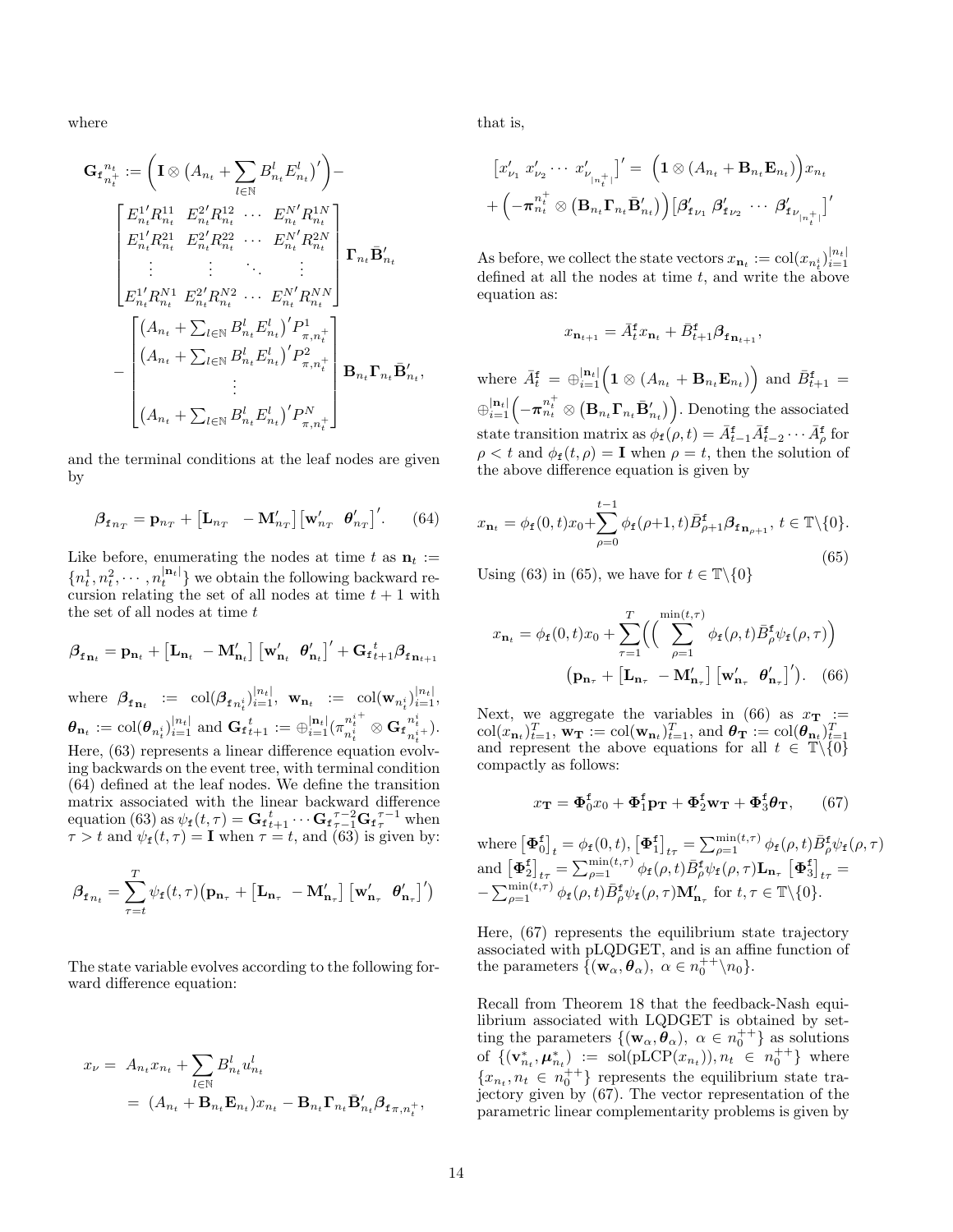(32) where  $x_T$  is given by (see also (31)):

$$
x_{\mathbf{T}} = \mathbf{\Phi}_{0}^{\mathbf{f}} x_{0} + \mathbf{\Phi}_{1}^{\mathbf{f}} \mathbf{p}_{\mathbf{T}} + \mathbf{\Phi}_{2}^{\mathbf{f}} \mathbf{v}_{\mathbf{T}}^{*} + \mathbf{\Phi}_{3}^{\mathbf{f}} \boldsymbol{\mu}_{\mathbf{T}}^{*}.
$$
 (68)

Notice, that (68) and (32) represent a fixed-point problem as intersection of two parametric maps. Substituting for  $x_{\rm T}$  in (32) using (68) the associated fixed points are obtained as solutions of the following single large scale linear complementarity problem

$$
\text{LCP}_{\mathbf{f}} : 0 \leq \mathbf{M}^{\mathbf{f}} \begin{bmatrix} \mathbf{v}_{\mathbf{T}}^{*} \\ \mu_{\mathbf{T}}^{*} \end{bmatrix} + \mathbf{q}^{\mathbf{f}} \perp \begin{bmatrix} \mathbf{v}_{\mathbf{T}}^{*} \\ \mu_{\mathbf{T}}^{*} \end{bmatrix} \geq 0, \qquad (69)
$$

$$
\begin{aligned} &\text{where } \mathbf{M}^{\mathrm{f}} = \begin{bmatrix} \mathbf{D}_\mathrm{T} + \bar{\mathbf{L}}_\mathrm{T}' \boldsymbol{\Phi}_2^\mathrm{f} \ \ -\mathbf{N}_\mathrm{T}' + \bar{\mathbf{L}}_\mathrm{T}' \boldsymbol{\Phi}_3^\mathrm{f} \ \ \mathbf{N}_\mathrm{T} + \bar{\mathbf{M}}_\mathrm{T} \boldsymbol{\Phi}_2^\mathrm{f} \ \ \ \mathbf{M}_\mathrm{T} \boldsymbol{\Phi}_3^\mathrm{f} \end{bmatrix} \text{ and } \mathbf{q}^{\mathrm{f}} = \\ &\begin{bmatrix} \mathbf{d}_\mathrm{T} + \bar{\mathbf{L}}_\mathrm{T}' \boldsymbol{\Phi}_1^\mathrm{f} \mathbf{p}_\mathrm{T} + \bar{\mathbf{L}}_\mathrm{T}' \boldsymbol{\Phi}_0^\mathrm{f} x_0 \ \ \mathbf{r}_\mathrm{T} + \bar{\mathbf{M}}_\mathrm{T} \boldsymbol{\Phi}_1^\mathrm{f} \mathbf{p}_\mathrm{T} + \bar{\mathbf{L}}_\mathrm{T}' \boldsymbol{\Phi}_0^\mathrm{f} x_0 \end{bmatrix} . \end{aligned}
$$

The main result of this section is provided in the following theorem.

Theorem 22 Let assumptions 2, 15 and 21 hold true. Let  $(\mathbf{v}_0^*, \boldsymbol{\mu}_0^*)$  and  $(\mathbf{v}_\mathbf{T}^*, \boldsymbol{\mu}_\mathbf{T}^*)$  represent the solutions of  $pLCP(x_{n_0})$  and  $LCP_f$  respectively. De- $\emph{fine for every player } i \in \mathbb{N}, \emph{ the strategies } \tilde{\psi}_i^* \; :=$  $\left\{\gamma_{n_t}^i\right\}$ \* $(x_{n_t}), n_t \in \mathbf{n}_t, t \in \mathbb{T} \setminus \{T\}, \{v_{n_T}^i\}$ \*,  $n_T \in \mathbf{n}_T \},$  $with{\gamma^i_{n_t}}^* = E^i_{n_t}x_{n_t}+F^i_{n_t}, where \, E^i_{n_t} \, and \, F^i_{n_t} \, are \, given \, by$ (56) and (57), and the state trajectory  $\{x_{n_t}, n_t \in n_0^{++}\}\$ is given by (68). Then,  $\{\tilde{\psi}_1^*, \tilde{\psi}_2^*, \cdots, \tilde{\psi}_N^*\}$  provides a feedback Nash equilibrium strategy for LQDGET.

**PROOF.** From assumption 2,  $pLCP(x_{n_0})$  and  $LCP_f$ are feasible, and from assumption  $15\,\text{SOL}(\text{pLCP}(x_{n_0})) \neq$  $\emptyset$ . Let  $(\mathbf{v}_{\mathbf{T}}^*, \boldsymbol{\mu}_{\mathbf{T}}^*)$  be a solution of LCP<sub>f</sub>. Again, from assumption 15 we have that  $(\mathbf{v}_{\mathbf{T}}^*, \boldsymbol{\mu}_{\mathbf{T}}^*)$  is the unique solution of pLCP( $x_T$ ). Here,  $x_T$  given by (68) represents the equilibrium state trajectory associated with pLQD-GET where the parameters are set to  $(\mathbf{v}_\mathbf{T}^*, \boldsymbol{\mu}_\mathbf{T}^*)$ . The remaining part of the proof follows immediately from Theorems 17 and 18.

#### 5 Computation of  $S$ -adapted Nash equilibrium

In this section, we provide some geometric insights related to the computation of S-adapted Nash equilibrium. Notice, as it is evident from (33) and (69) that both the open-loop and feedback S-adapted Nash equilibria are obtained as solutions of a single large-scale linear complementarity problems. In the open-loop (respectively, feedback) case,  $(33)$   $((69))$  is obtained by substituting for the state variables in (32) using (31) (respectively  $(68)$ ). So, the *S*-adapted Nash equilibria with both information structures are obtained as intersection points of two parametric maps. The first mapping is given by  $x_{\mathbf{T}}(\cdot,\cdot): \mathbb{R}^{s(|n_0^{++}|-1)} \times \mathbb{R}^{c(|n_0^{++}|-1)} \to \mathbb{R}^{n(|n_0^{++}|-1)},$  from (31) and (68) for a given  $x_{n_0}$ . The second mapping is given by  $\text{sol}(pLCP(.)) : \mathbb{R}^{n(|n_0^{++}|-1)} \to \mathbb{R}^{s(|n_0^{++}|-1)} \times$  $\mathbb{R}^{c(|n_0^{++}|-1)}$ , from (32). Clearly, this geometric interpretation hints about the number of S-adapted equilibrium solutions in LQDGET. There may not exist any equilibrium solution, and there could be one, more than one or a continuum of solutions.

# 6 Numerical illustration

To illustrate our results in the most simplest way, we consider a duopoly selling a homogeneous good over a finite horizon. Let  $Q_{n_t}^i$  be the quantity produced by firm i at node  $n_t$ , and let the price be given by the following affine stochastic inverse demand function:

$$
P(Q_{n_t}^1, Q_{n_t}^2) = A_{n_t} - B_{n_t} (Q_{n_t}^1 + Q_{n_t}^2), \ n_t \in n_0^{++}.
$$

Here, we assume fixed slope  $(B_{n_t} = 10)$  and intercept parameter  $A_{n_t}$  varies as the game evolves over the event tree. In each node of the event tree,  $A_{n_t}$  goes up (high) or down (low) by 30% with equal probability and  $A_{n_0} = 25$ .

Firms invest in R&D to decrease their unit-production cost, which depends on accumulated knowledge. Let  $\mathcal{R}_{n_t}^i$ be the investment in R&D, and denote by  $X_{n_t}^i$  the stock of knowledge of firm  $i$ , whose evolution is described by the difference equation

$$
X_{\nu}^{i} = \mu_{i} X_{n_{t}}^{i} + R_{n_{t}}^{i} + \lambda_{i} R_{n_{t}}^{j}, \ j \neq i, \ i, j \in \{1, 2\}, \ \nu \in n_{t}^{+}
$$

where  $\mu_i$  is a positive parameter, and  $\lambda_i \in (0,1)$  is the spillover parameter. This means that each firm cannot fully appropriate its investment in R&D, as part of it spills over to its rival. Let  $K_{n_t}^i$  be the production capacity, and denote by  $I_{n_t}^i$  the investment in this capacity. The evolution of this capacity is given by

$$
K_{\nu}^{i} = \delta_{i} K_{n_{t}}^{i} + I_{n_{t}}^{i}, \ i \in \{1, 2\}
$$

where  $(1 - \delta_i)$  is the depreciation rate. The quantity produced is subject to available capacity, i.e.,

$$
0 \le Q_{n_t}^i \le K_{n_t}^i, \ i \in \{1, 2\}.
$$

The production cost is given by  $h_i(X_{n_t}^i, Q_{n_t}^i) = (c^i \gamma^{i} X_{n_{t}}^{i} Q_{n_{t}}^{i}$ . The investment costs in R&D and production capacity are given by  $g^{i}(R_{n_t}^i) = \left(\frac{a^i}{2}\right)$  $\frac{a^i}{2}$  $\frac{(R^i_{n_t})^2}{2}$  and  $f^{i}(I_{n_{t}}^{i}) = (\frac{b^{i}}{2})$  $\frac{\partial^2}{\partial n_i}(I_{n_i}^i)^2$  respectively. Here,  $c^i$  is the initial cost,  $\gamma^i$  is the positive cost learning parameter, and  $a^i$ and  $b^i$  are positive parameters.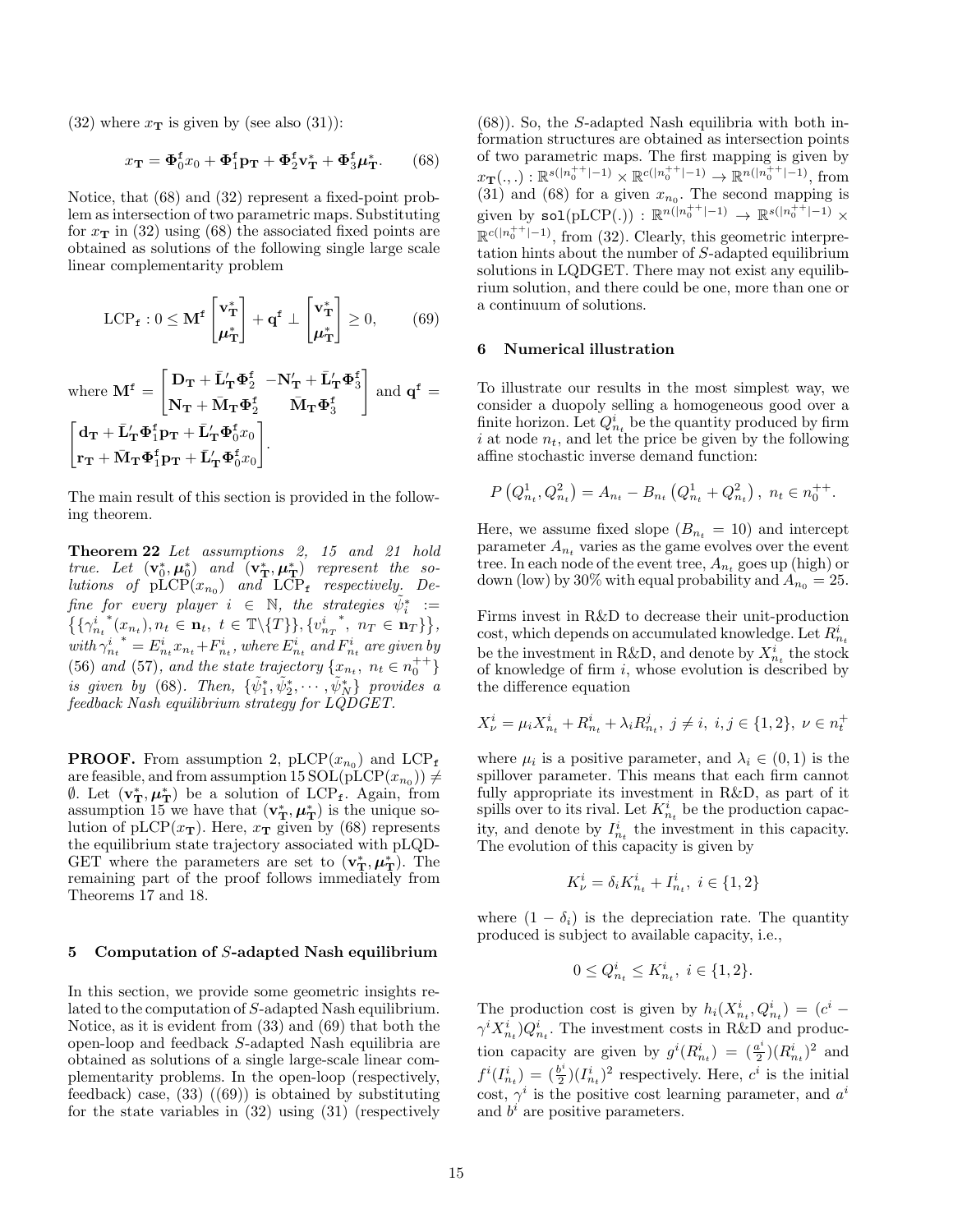The salvage value at a terminal node  $n<sub>T</sub>$  is given by  $S_i(X_{n_T}^i, K_{n_T}^i) = \omega_i(X_{n_T}^i)^2 + \theta_i(K_{n_T}^i)^2$ , where  $\omega_i$  and  $\theta_i$ are positive parameters. Assuming cost-minimization behavior, player  $i$ 's objective is given by

$$
\Pi_{i} = \sum_{n_{T} \in \mathbf{n}_{T}} \pi_{n_{T}} \beta^{T} S_{i} \left(X_{n_{T}}^{i}, K_{n_{T}}^{i}\right) \n+ \sum_{t=0}^{T-1} \sum_{n_{t} \in \mathbf{n}_{t}} \beta^{t} \left(g^{i} \left(R_{n_{t}}^{i}\right) + f^{i} \left(I_{n_{t}}^{i}\right)\right) \n+ \sum_{t=0}^{T} \sum_{n_{t} \in \mathbf{n}_{t}} \beta^{t} \left(h_{i} \left(X_{n_{t}}^{i}, Q_{n_{t}}^{i}\right) - P\left(Q_{n_{t}}^{1}, Q_{n_{t}}^{2}\right) Q_{n_{t}}^{i}\right).
$$

Clearly, this game belongs to the LQGET class. Indeed, we have three control variables, namely, production, investment in capacity and investment in R&D. The two investment variables enter the dynamics, that is, the state equations of capacity and knowledge accumulation, and are not constrained. The output decision is constrained at each period by the available production capacity and does not play any role in the dynamics. To attribute any difference in the results to only the information structure, we assume that the game is symmetric and adopt the following parameter values:

$$
\lambda^{i} = 0.25, \ \mu^{i} = 0.8, \ \delta^{i} = 0.8, \ \gamma^{i} = 0.2, \ c^{i} = 0.5
$$
  
\n $a^{i} = 1, \ b^{i} = 0.75, \ \omega^{i} = -0.1, \ \theta^{i} = -0.25, \ i = 1, 2$   
\n $T = 9, \ A_{n_{0}} = 25, \ B_{n_{0}} = 10,$   
\n $\beta = 0.9, \ X^{i}_{n_{0}} = 3, \ K^{i}_{n_{0}} = 3, \ i = 1, 2.$ 

Table 1 illustrates the comparison of open-loop and constrained feedback-Nash equilibrium strategies for two realizations of the uncertainty. In both scenarios, we observe that the investments in the knowledge stock and the production capacity are consistently higher when feedback strategies are used, which is somewhat expected, as feedback intensifies competition with respect to precommitment (open-loop). In the sample path - 1, the demand in the periods  $t = 1, 2, 3, 4$  is high, hence the players produce more, and this explains why the production constraints are binding during the periods  $t = 2, 3, 4$ . The demand in the subsequent periods  $t = 5, 6, 7, 8, 9$  is low and as a result the constraints are not binding. Notice also that investments in the knowledge stock and production capacity increase during the periods  $t = 1, 2, 3, 4$  due to high demand and decrease in subsequent periods.

In sample path -2, the demand is high for the periods  $t = 1, 2$  and as a result production constraints are binding during the period  $t = 2$ . The demand is low during period  $t = 3$ , so production constraints are not binding during this period. The demand in the periods  $t = 4, 5, 6$  is high hence the production constraints are binding during the periods  $t = 5, 6$ . The decrease in investment behavior follows the demand trend, i.e., investments decrease during the periods  $t = 3$  and  $t = 7$ . We have used the freely available software, the PATH solver (see http://pages.cs.wisc.edu/ferris/path/), for solving linear-complementarity problems.

# 7 Concluding remarks

In this paper, we extended the results in [1,2] obtained for deterministic games to dynamic games played over event trees. The characterization of both open-loop and feedback-Nash equilibria, as well as the proposed computational approaches, rely heavily on the fact that the control variables that enter the dynamics are not constrained, while those part of joint state-control constraints do not enter the dynamics. In some applications, e.g., electricity markets, the investment in production capacity is irreversible, that is, it cannot assume negative values. Extending this work to the case where the control variables entering the dynamics are constrained is methodologically interesting and empirically relevant. Finally, allowing for coupling constraints, that is, making the players' action sets interdependent, would provide the tools to deal with many applications in environmental economics and power markets, see, e.g., Schiro et al. [22].

#### References

- [1] P. V. Reddy and G. Zaccour. "Open-loop Nash equilibria in linear-quadratic difference games with constraints", IEEE Transactions on Automatic Control, 60(9), 2559-2564, 2015.
- [2] P. V. Reddy and G. Zaccour. "Feedback Nash equilibria in linear quadratic difference games with constraints", IEEE Transactions on Automatic Control, 62(2), 590-604, 2017.
- G. Zaccour. Théorie des jeux et marchés énergétiques: marché européen de gaz naturel et échanges d'électricité, Ph.D. Thesis, HEC, Montréal, 1987.
- [4] A. Haurie, G. Zaccour and Y. Smeers. "Stochastic equilibrium programming for dynamic oligopolistic markets", Journal of Optimization Theory and Applications, 66, 243- 253, 1990.
- [5] A. Haurie and G. Zaccour. "S-Adapted Equilibria in Games Played over Event Trees: An Overview", in Advances in Dynamic Games: Applications to Economics, Finance, Optimization, and Stochastic Control, pp. 417-444, Birkhäuser Boston, 2005.
- [6] P.-O. Pineau and P. Murto. "An oligopolistic investment model of the Finnish electricity market", Annals of Operations Research, 121, 123-148, 2003.
- [7] T. S. Genc, S. S. Reynolds and S. Sen. "Dynamic oligopolistic games under uncertainty: A stochastic programming approach", Journal of Economic Dynamics and Control, 31, 1, 55-80, 2007.
- [8] T. Genc and S. Sen. "An Analysis of Capacity and Price Trajectories for the Ontario Electricity Market Using Dynamic Nash Equilibrium under Uncertainty", Energy Economics, 30, 1, 173 191, 2008.